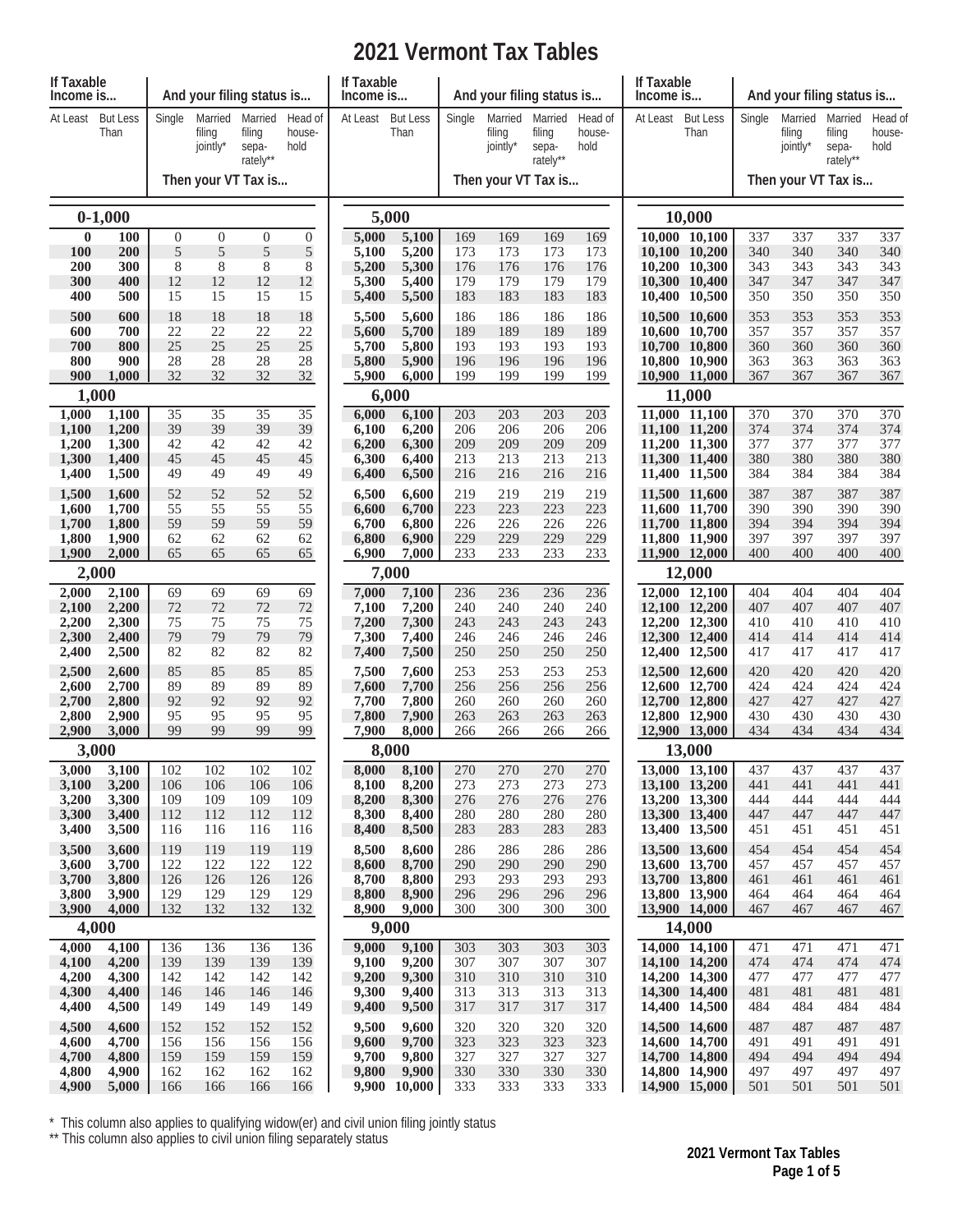| If Taxable<br>Income is        |  |            |            | And your filing status is |            | If Taxable<br>Income is |                                |            | And your filing status is |                   |            | If Taxable<br>Income is                             |                                |            | And your filing status is |                   |            |  |
|--------------------------------|--|------------|------------|---------------------------|------------|-------------------------|--------------------------------|------------|---------------------------|-------------------|------------|-----------------------------------------------------|--------------------------------|------------|---------------------------|-------------------|------------|--|
| At Least<br><b>But Less</b>    |  | Single     | Married    | Married                   | Head of    | At Least                | <b>But Less</b>                | Single     | Married                   | Married           | Head of    | At Least                                            | <b>But Less</b>                | Single     | Married                   | Married           | Head of    |  |
| Than                           |  |            | filing     | filing                    | house-     |                         | Than                           |            | filing                    | filing            | house-     |                                                     | Than                           |            | filing                    | filing            | house-     |  |
|                                |  |            | jointly*   | sepa-<br>rately**         | hold       |                         |                                |            | jointly*                  | sepa-<br>rately** | hold       |                                                     |                                |            | jointly*                  | sepa-<br>rately** | hold       |  |
|                                |  |            |            | Then your Vermont Tax is  |            |                         |                                |            | Then your Vermont Tax is  |                   |            |                                                     |                                |            | Then your Vermont Tax is  |                   |            |  |
| 15,000                         |  |            |            |                           |            |                         | 20,000                         |            |                           |                   |            |                                                     | 25,000                         |            |                           |                   |            |  |
| 15,000 15,100                  |  | 504        | 504        | 504                       | 504        |                         | 20,000 20,100                  | 672        | 672                       | 672               | 672        |                                                     | 25,000 25,100                  | 839        | 839                       | 839               | 839        |  |
| 15,100 15,200                  |  | 508        | 508        | 508                       | 508        |                         | 20,100 20,200                  | 675        | 675                       | 675               | 675        |                                                     | 25,100 25,200                  | 843        | 843                       | 843               | 843        |  |
| 15.200 15.300<br>15,300 15,400 |  | 511<br>514 | 511<br>514 | 511<br>514                | 511<br>514 |                         | 20,200 20,300<br>20,300 20,400 | 678<br>682 | 678<br>682                | 678<br>682        | 678<br>682 |                                                     | 25,200 25,300<br>25,300 25,400 | 846<br>849 | 846<br>849                | 846<br>849        | 846<br>849 |  |
| 15,400 15,500                  |  | 518        | 518        | 518                       | 518        |                         | 20,400 20,500                  | 685        | 685                       | 685               | 685        |                                                     | 25,400 25,500                  | 853        | 853                       | 853               | 853        |  |
| 15,500 15,600                  |  | 521        | 521        | 521                       | 521        |                         | 20,500 20,600                  | 688        | 688                       | 688               | 688        |                                                     | 25,500 25,600                  | 856        | 856                       | 856               | 856        |  |
| 15,600 15,700                  |  | 524        | 524        | 524                       | 524        |                         | 20,600 20,700                  | 692        | 692                       | 692               | 692        |                                                     | 25,600 25,700                  | 859        | 859                       | 859               | 859        |  |
| 15,700 15,800                  |  | 528        | 528        | 528                       | 528        |                         | 20,700 20,800                  | 695        | 695                       | 695               | 695        |                                                     | 25,700 25,800                  | 863        | 863                       | 863               | 863        |  |
| 15,800 15,900<br>15,900 16,000 |  | 531<br>534 | 531<br>534 | 531<br>534                | 531<br>534 |                         | 20,800 20,900<br>20,900 21,000 | 698<br>702 | 698<br>702                | 698<br>702        | 698<br>702 |                                                     | 25,800 25,900<br>25,900 26,000 | 866<br>869 | 866<br>869                | 866<br>869        | 866<br>869 |  |
| 16,000                         |  |            |            |                           |            |                         | 21,000                         |            |                           |                   |            |                                                     | 26,000                         |            |                           |                   |            |  |
| 16,000 16,100                  |  | 538        | 538        | 538                       | 538        |                         | 21,000 21,100                  | 705        | 705                       | 705               | 705        |                                                     | 26,000 26,100                  | 873        | 873                       | 873               | 873        |  |
| 16,100 16,200                  |  | 541        | 541        | 541                       | 541        |                         | 21,100 21,200                  | 709        | 709                       | 709               | 709        |                                                     | 26,100 26,200                  | 876        | 876                       | 876               | 876        |  |
| 16,200 16,300<br>16,300 16,400 |  | 544<br>548 | 544<br>548 | 544<br>548                | 544<br>548 |                         | 21,200 21,300<br>21,300 21,400 | 712<br>715 | 712<br>715                | 712<br>715        | 712<br>715 |                                                     | 26,200 26,300<br>26,300 26,400 | 879<br>883 | 879<br>883                | 879<br>883        | 879<br>883 |  |
| 16,400 16,500                  |  | 551        | 551        | 551                       | 551        |                         | 21,400 21,500                  | 719        | 719                       | 719               | 719        |                                                     | 26,400 26,500                  | 886        | 886                       | 886               | 886        |  |
| 16.500 16.600                  |  | 554        | 554        | 554                       | 554        |                         | 21,500 21,600                  | 722        | 722                       | 722               | 722        |                                                     | 26,500 26,600                  | 889        | 889                       | 889               | 889        |  |
| 16,600 16,700                  |  | 558        | 558        | 558                       | 558        |                         | 21,600 21,700                  | 725        | 725                       | 725               | 725        |                                                     | 26,600 26,700                  | 893        | 893                       | 893               | 893        |  |
| 16,700 16,800                  |  | 561        | 561        | 561                       | 561        |                         | 21,700 21,800                  | 729        | 729                       | 729               | 729        |                                                     | 26,700 26,800                  | 896        | 896                       | 896               | 896        |  |
| 16,800 16,900<br>16,900 17,000 |  | 564<br>568 | 564<br>568 | 564<br>568                | 564<br>568 |                         | 21,800 21,900<br>21,900 22,000 | 732<br>735 | 732<br>735                | 732<br>735        | 732<br>735 |                                                     | 26,800 26,900<br>26,900 27,000 | 899<br>903 | 899<br>903                | 899<br>903        | 899<br>903 |  |
| 17,000                         |  |            |            |                           | 22,000     |                         |                                |            |                           |                   | 27,000     |                                                     |                                |            |                           |                   |            |  |
| 17,000 17,100                  |  | 571        | 571        | 571                       | 571        |                         | 22,000 22,100                  | 739        | 739                       | 739               | 739        |                                                     | 27,000 27,100                  | 906        | 906                       | 906               | 906        |  |
| 17,100 17,200                  |  | 575        | 575        | 575                       | 575        |                         | 22,100 22,200                  | 742        | 742                       | 742               | 742        |                                                     | 27,100 27,200                  | 910        | 910                       | 910               | 910        |  |
| 17,200 17,300                  |  | 578        | 578        | 578                       | 578        |                         | 22,200 22,300                  | 745        | 745                       | 745               | 745        |                                                     | 27,200 27,300                  | 913        | 913                       | 913               | 913        |  |
| 17,300 17,400<br>17,400 17,500 |  | 581<br>585 | 581<br>585 | 581<br>585                | 581<br>585 |                         | 22,300 22,400<br>22,400 22,500 | 749<br>752 | 749<br>752                | 749<br>752        | 749<br>752 |                                                     | 27,300 27,400<br>27,400 27,500 | 916<br>920 | 916<br>920                | 916<br>920        | 916<br>920 |  |
| 17,500 17,600                  |  | 588        | 588        | 588                       | 588        |                         | 22,500 22,600                  | 755        | 755                       | 755               | 755        |                                                     | 27,500 27,600                  | 923        | 923                       | 923               | 923        |  |
| 17,600 17,700                  |  | 591        | 591        | 591                       | 591        |                         | 22,600 22,700                  | 759        | 759                       | 759               | 759        |                                                     | 27,600 27,700                  | 926        | 926                       | 926               | 926        |  |
| 17,700 17,800                  |  | 595        | 595        | 595                       | 595        |                         | 22,700 22,800                  | 762        | 762                       | 762               | 762        |                                                     | 27,700 27,800                  | 930        | 930                       | 930               | 930        |  |
| 17,800 17,900<br>17,900 18,000 |  | 598<br>601 | 598<br>601 | 598<br>601                | 598<br>601 |                         | 22,800 22,900<br>22,900 23,000 | 765<br>769 | 765<br>769                | 765<br>769        | 765<br>769 |                                                     | 27,800 27,900                  | 933        | 933                       | 933               | 933        |  |
| 18,000                         |  |            |            |                           |            |                         | 23,000                         |            |                           |                   |            | 936<br>936<br>936<br>27,900 28,000<br>936<br>28,000 |                                |            |                           |                   |            |  |
| 18,000 18,100                  |  | 605        | 605        | 605                       | 605        |                         | 23,000 23,100                  | 772        | 772                       | 772               | 772        |                                                     | 28,000 28,100                  | 940        | 940                       | 940               | 940        |  |
| 18,100 18,200                  |  | 608        | 608        | 608                       | 608        |                         | 23,100 23,200                  | 776        | 776                       | 776               | 776        |                                                     | 28,100 28,200                  | 943        | 943                       | 943               | 943        |  |
| 18,200 18,300                  |  | 611        | 611        | 611                       | 611        |                         | 23,200 23,300                  | 779        | 779                       | 779               | 779        |                                                     | 28,200 28,300                  | 946        | 946                       | 946               | 946        |  |
| 18,300 18,400<br>18,400 18,500 |  | 615<br>618 | 615<br>618 | 615<br>618                | 615<br>618 |                         | 23,300 23,400<br>23,400 23,500 | 782<br>786 | 782<br>786                | 782<br>786        | 782<br>786 |                                                     | 28,300 28,400<br>28,400 28,500 | 950<br>953 | 950<br>953                | 950<br>953        | 950<br>953 |  |
| 18,500 18,600                  |  | 621        | 621        | 621                       | 621        |                         | 23,500 23,600                  | 789        | 789                       | 789               | 789        |                                                     | 28,500 28,600                  | 956        | 956                       | 956               | 956        |  |
| 18,600 18,700                  |  | 625        | 625        | 625                       | 625        |                         | 23,600 23,700                  | 792        | 792                       | 792               | 792        |                                                     | 28,600 28,700                  | 960        | 960                       | 960               | 960        |  |
| 18,700 18,800                  |  | 628        | 628        | 628                       | 628        |                         | 23,700 23,800                  | 796        | 796                       | 796               | 796        |                                                     | 28,700 28,800                  | 963        | 963                       | 963               | 963        |  |
| 18,800 18,900<br>18,900 19,000 |  | 631<br>635 | 631<br>635 | 631<br>635                | 631        |                         | 23,800 23,900                  | 799<br>802 | 799                       | 799               | 799        |                                                     | 28,800 28,900<br>28,900 29,000 | 966<br>970 | 966<br>970                | 966<br>970        | 966<br>970 |  |
| 19,000                         |  |            |            |                           | 635        |                         | 23,900 24,000<br>24,000        |            | 802                       | 802               | 802        |                                                     | 29,000                         |            |                           |                   |            |  |
| 19,000 19,100                  |  | 638        | 638        | 638                       | 638        |                         | 24,000 24,100                  | 806        | 806                       | 806               | 806        |                                                     | 29,000 29,100                  | 973        | 973                       | 973               | 973        |  |
| 19,100 19,200                  |  | 642        | 642        | 642                       | 642        |                         | 24,100 24,200                  | 809        | 809                       | 809               | 809        |                                                     | 29,100 29,200                  | 977        | 977                       | 977               | 977        |  |
| 19,200 19,300                  |  | 645        | 645        | 645                       | 645        |                         | 24,200 24,300                  | 812        | 812                       | 812               | 812        |                                                     | 29,200 29,300                  | 980        | 980                       | 980               | 980        |  |
| 19,300 19,400<br>19,400 19,500 |  | 648<br>652 | 648<br>652 | 648<br>652                | 648<br>652 |                         | 24,300 24,400<br>24,400 24,500 | 816<br>819 | 816<br>819                | 816<br>819        | 816<br>819 |                                                     | 29,300 29,400<br>29,400 29,500 | 983<br>987 | 983<br>987                | 983<br>987        | 983<br>987 |  |
| 19,500 19,600                  |  | 655        | 655        | 655                       | 655        |                         | 24,500 24,600                  | 822        | 822                       | 822               | 822        |                                                     | 29,500 29,600                  | 990        | 990                       | 990               | 990        |  |
| 19,600 19,700                  |  | 658        | 658        | 658                       | 658        |                         | 24,600 24,700                  | 826        | 826                       | 826               | 826        |                                                     | 29,600 29,700                  | 993        | 993                       | 993               | 993        |  |
| 19,700 19,800                  |  | 662        | 662        | 662                       | 662        |                         | 24,700 24,800                  | 829        | 829                       | 829               | 829        |                                                     | 29,700 29,800                  | 997        | 997                       | 997               | 997        |  |
| 19,800 19,900                  |  | 665        | 665        | 665                       | 665        |                         | 24,800 24,900                  | 832        | 832                       | 832               | 832        |                                                     | 29,800 29,900                  | 1000       | 1000                      | 1000              | 1000       |  |
| 19,900 20,000                  |  | 668        | 668        | 668                       | 668        |                         | 24,900 25,000                  | 836        | 836                       | 836               | 836        |                                                     | $29,900$ 30,000                | 1003       | 1003                      | 1003              | 1003       |  |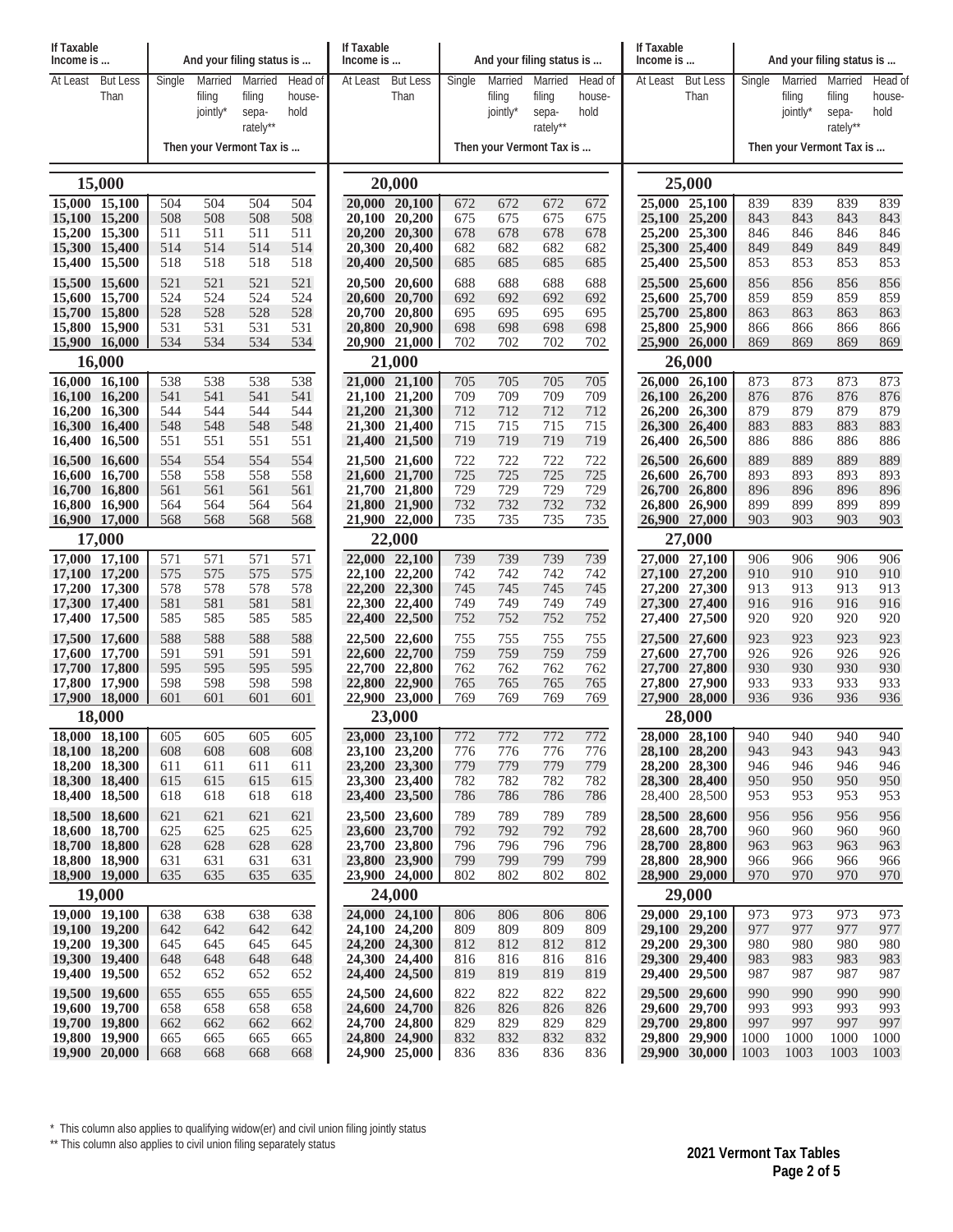| And your filing status is<br>Married<br>At Least<br><b>But Less</b><br>Single<br>Married<br>Married<br>Head of<br>At Least<br><b>But Less</b><br>Single<br>Married<br>Married<br>Head of<br>At Least<br><b>But Less</b><br>Single<br>Married<br>Than<br>Than<br>Than<br>filing<br>filing<br>filing<br>filing<br>house-<br>filing<br>filing<br>house-<br>house-<br>hold<br>hold<br>jointly*<br>hold<br>jointly*<br>jointly*<br>sepa-<br>sepa-<br>sepa-<br>rately**<br>rately**<br>rately**<br>Then your Vermont Tax is<br>Then your Vermont Tax is<br>Then your Vermont Tax is<br>30,000<br>35,000<br>40,000<br>30,000 30,100<br>1007<br>1007<br>1007<br>35,000 35,100<br>1174<br>1174<br>40,000 40,100<br>1342<br>1342<br>1532<br>1342<br>1007<br>1174<br>1202<br>35,100 35,200<br>1178<br>40,100 40,200<br>1345<br>1539<br>1345<br>30,100 30,200<br>1010<br>1010<br>1010<br>1010<br>1178<br>1209<br>1178<br>1345<br>30,200<br>30,300<br>1013<br>1013<br>1013<br>1013<br>1181<br>1215<br>40,200<br>40,300<br>1348<br>1348<br>1545<br>1348<br>35,200 35,300<br>1181<br>1181<br>1184<br>30,300<br>30,400<br>1017<br>1017<br>1017<br>1017<br>35,300 35,400<br>1184<br>1222<br>1184<br>40,300<br>40,400<br>1352<br>1352<br>1552<br>1352<br>1020<br>1188<br>1188<br>1229<br>1355<br>1559<br>1355<br>30,400 30,500<br>1020<br>1020<br>1020<br>35,400 35,500<br>1188<br>40,400<br>40,500<br>1355<br>30,500 30,600<br>1023<br>1023<br>1023<br>1023<br>35,500 35,600<br>1191<br>1191<br>40,600<br>1358<br>1358<br>1358<br>1235<br>1191<br>40,500<br>1565<br>30,600 30,700<br>1027<br>1027<br>1027<br>1027<br>1194<br>1194<br>1242<br>1194<br>40,700<br>1362<br>1572<br>1362<br>35,600 35,700<br>40,600<br>1362<br>30,700<br>30,800<br>1030<br>1030<br>1030<br>1030<br>35,700 35,800<br>1198<br>1198<br>1248<br>1198<br>40,700<br>40,800<br>1365<br>1365<br>1578<br>1365<br>30,800 30,900<br>1033<br>1033<br>1033<br>1033<br>35,800 35,900<br>1201<br>1201<br>1255<br>1201<br>40,800<br>40,900<br>1368<br>1368<br>1585<br>1368<br>1204<br>30,900 31,000<br>1037<br>1037<br>1037<br>1037<br>35,900 36,000<br>1204<br>1262<br>1204<br>40,900 41,000<br>1372<br>1372<br>1592<br>1372<br>31,000<br>36,000<br>41,000<br>1375<br>31,000 31,100<br>1040<br>1040<br>1040<br>36,000 36,100<br>1208<br>41,100<br>1379<br>1375<br>1598<br>1040<br>1208<br>1208<br>1268<br>41.000<br>1044<br>1379<br>1379<br>31,100 31,200<br>1044<br>1044<br>1044<br>36,100 36,200<br>1211<br>1275<br>1211<br>41,100 41,200<br>1385<br>1605<br>1211<br>1382<br>31.200 31.300<br>1047<br>1047<br>1047<br>1047<br>36,200 36,300<br>1214<br>1214<br>1281<br>1214<br>41,200 41,300<br>1392<br>1611<br>1382<br>1050<br>1050<br>1050<br>1218<br>1288<br>1218<br>41,300 41,400<br>1385<br>1385<br>31,300 31,400<br>1050<br>36,300 36,400<br>1218<br>1398<br>1618<br>1054<br>1221<br>1221<br>1221<br>1389<br>1389<br>31,400 31,500<br>1054<br>1054<br>1054<br>36,400 36,500<br>1295<br>41,400 41,500<br>1405<br>1625<br>31,500 31,600<br>1057<br>1057<br>1057<br>36,500 36,600<br>1224<br>1224<br>1301<br>1224<br>41,500 41,600<br>1412<br>1392<br>1631<br>1392<br>1057<br>1228<br>1228<br>1228<br>1395<br>31,600 31,700<br>1060<br>1060<br>1060<br>1308<br>41,600 41,700<br>1418<br>1395<br>1638<br>1060<br>36,600 36,700<br>1231<br>1231<br>1231<br>1399<br>1399<br>31,700 31,800<br>1064<br>1064<br>1064<br>1064<br>36,700 36,800<br>1314<br>41,700 41,800<br>1425<br>1644<br>1234<br>1234<br>31,800 31,900<br>1067<br>1067<br>1067<br>1067<br>36,800 36,900<br>1321<br>1234<br>41,800 41,900<br>1431<br>1402<br>1651<br>1402<br>1238<br>1328<br>31,900 32,000<br>1070<br>1070<br>1070<br>1070<br>36,900 37,000<br>1238<br>1238<br>41,900 42,000<br>1405<br>1658<br>1405<br>1438<br>32,000<br>37,000<br>42,000<br>32,000 32,100<br>1074<br>1074<br>1074<br>1074<br>37,000 37,100<br>1334<br>1241<br>42,000 42,100<br>1445<br>1409<br>1409<br>1241<br>1241<br>1664<br>32,100 32,200<br>42,100 42,200<br>1412<br>1077<br>1077<br>1077<br>1077<br>37,100 37,200<br>1245<br>1245<br>1341<br>1245<br>1451<br>1671<br>1412<br>32,200 32,300<br>1080<br>1080<br>1080<br>1080<br>37,200 37,300<br>1248<br>1248<br>1347<br>1248<br>42,200<br>42,300<br>1458<br>1415<br>1415<br>1677<br>1084<br>1084<br>1084<br>1251<br>1251<br>1684<br>32,300 32,400<br>1084<br>37,300 37,400<br>1354<br>1251<br>42,300<br>42,400<br>1464<br>1419<br>1419<br>1087<br>1087<br>1255<br>1255<br>1255<br>1422<br>32,400 32,500<br>1087<br>1087<br>37,400 37,500<br>1361<br>42,400<br>42,500<br>1471<br>1422<br>1691<br>32,500 32,600<br>1090<br>1090<br>1090<br>37,500 37,600<br>1258<br>1258<br>42,500 42,600<br>1478<br>1425<br>1425<br>1090<br>1258<br>1367<br>1697<br>32,600 32,700<br>1094<br>1094<br>1094<br>1094<br>37,600 37,700<br>1261<br>1261<br>1374<br>1261<br>42,600 42,700<br>1484<br>1429<br>1704<br>1429<br>1265<br>1432<br>32,700 32,800<br>1097<br>1097<br>1097<br>1097<br>37,700 37,800<br>1265<br>1265<br>1380<br>42,700<br>42,800<br>1491<br>1710<br>1432<br>1268<br>32,800 32,900<br>1100<br>1100<br>1100<br>1100<br>37,800 37,900<br>1268<br>1387<br>1268<br>42,800 42,900<br>1497<br>1435<br>1717<br>1435<br>1271<br>32,900 33,000<br>1104<br>37,900 38,000<br>1271<br>1394<br>1271<br>42,900<br>43,000<br>1504<br>1439<br>1724<br>1439<br>1104<br>1104<br>1104<br>33,000<br>38,000<br>43,000<br>38,000 38,100<br>33,000 33,100<br>  1107<br>1107<br>1275<br>1275<br>43,000 43,100<br>1511<br>1442<br>1442<br>1107<br>1107<br>1275<br>1400<br>1730<br>33,100 33,200<br>38,100 38,200<br>43,100 43,200<br>1111<br>1111<br>1111<br>1278<br>1278<br>1407<br>1278<br>1517<br>1446<br>1737<br>1446<br>1111<br>33,200 33,300<br>38,200 38,300<br>43,200 43,300<br>1114<br>1114<br>1114<br>1281<br>1281<br>1413<br>1281<br>1524<br>1449<br>1743<br>1449<br>1114<br>33,300 33,400<br>38,300 38,400<br>1285<br>43,300 43,400<br>1750<br>1117<br>1117<br>1117<br>1117<br>1285<br>1285<br>1420<br>1530<br>1452<br>1452<br>33,400 33,500<br>1121<br>1121<br>1121<br>1121<br>38,400 38,500<br>1288<br>1288<br>1427<br>43,400 43,500<br>1537<br>1456<br>1757<br>1456<br>1288<br>38,500 38,600<br>33,500 33,600<br>1124<br>1124<br>43,500 43,600<br>1124<br>1124<br>1291<br>1291<br>1433<br>1291<br>1544<br>1459<br>1763<br>1459<br>33,600 33,700<br>1127<br>1127<br>1127<br>1127<br>38,600 38,700<br>1295<br>1295<br>1440<br>1295<br>43,600 43,700<br>1550<br>1462<br>1770<br>1462<br>33,700 33,800<br>1131<br>1131<br>38,700 38,800<br>1298<br>43,700 43,800<br>1131<br>1131<br>1298<br>1298<br>1446<br>1557<br>1466<br>1776<br>1466<br>1783<br>33,800 33,900<br>1134<br>1134<br>1134<br>1134<br>38,800 38,900<br>1301<br>1301<br>1453<br>1301<br>43,800 43,900<br>1563<br>1469<br>1469<br>33,900 34,000<br>38,900 39,000<br>43,900 44,000<br>1137<br>1137<br>1137<br>1137<br>1305<br>1305<br>1460<br>1305<br>1570<br>1472<br>1790<br>1472<br>34,000<br>39,000<br>44,000<br>34,000 34,100<br>39,000 39,100<br>1308<br>44,000 44,100<br>1476<br>1141<br>1141<br>1141<br>1141<br>1308<br>1308<br>1466<br>1577<br>1476<br>1796<br>44,100 44,200<br>34,100 34,200<br>1144<br>1144<br>1144<br>1144<br>39,100 39,200<br>1312<br>1312<br>1473<br>1312<br>1583<br>1479<br>1803<br>1479<br>34,200 34,300<br>1149<br>39,200 39,300<br>1315<br>1315<br>1315<br>44,200 44,300<br>1590<br>1482<br>1809<br>1147<br>1147<br>1147<br>1479<br>1482<br>1486<br>44,300 44,400<br>34,300 34,400<br>1151<br>1151<br>1156<br>1151<br>39,300 39,400<br>1318<br>1318<br>1318<br>1596<br>1486<br>1816<br>1486<br>1322<br>44,400 44,500<br>34,400 34,500<br>1154<br>1154<br>1163<br>1154<br>39,400 39,500<br>1322<br>1493<br>1322<br>1489<br>1823<br>1489<br>1603<br>34,500 34,600<br>39,500 39,600<br>1325<br>44,500 44,600<br>1157<br>1169<br>1157<br>1325<br>1325<br>1499<br>1610<br>1492<br>1829<br>1492<br>1157<br>1328<br>34,600 34,700<br>1161<br>1176<br>39,600 39,700<br>1328<br>1506<br>1328<br>44,600 44,700<br>1496<br>1836<br>1161<br>1161<br>1616<br>1496<br>34,700 34,800<br>1182<br>44,700 44,800<br>1842<br>1164<br>1164<br>1164<br>39,700 39,800<br>1332<br>1332<br>1512<br>1332<br>1623<br>1499<br>1499<br>44,800 44,900<br>34,800 34,900<br>1167<br>1167<br>1189<br>1167<br>39,800 39,900<br>1335<br>1335<br>1519<br>1335<br>1629<br>1502<br>1849<br>1502<br>44,900 45,000<br>34,900 35,000<br> 1171<br>1171<br>1196<br>39,900 40,000<br>1338<br>1338<br>1526<br>1338<br>1506<br>1856<br>1506<br>1171<br>1636 | If Taxable<br>Income is |  | And your filing status is |  |  |  | If Taxable<br>Income is | If Taxable<br>Income is |  | And your filing status is |  |  |  |  |  |  |  |         |  |  |  |
|----------------------------------------------------------------------------------------------------------------------------------------------------------------------------------------------------------------------------------------------------------------------------------------------------------------------------------------------------------------------------------------------------------------------------------------------------------------------------------------------------------------------------------------------------------------------------------------------------------------------------------------------------------------------------------------------------------------------------------------------------------------------------------------------------------------------------------------------------------------------------------------------------------------------------------------------------------------------------------------------------------------------------------------------------------------------------------------------------------------------------------------------------------------------------------------------------------------------------------------------------------------------------------------------------------------------------------------------------------------------------------------------------------------------------------------------------------------------------------------------------------------------------------------------------------------------------------------------------------------------------------------------------------------------------------------------------------------------------------------------------------------------------------------------------------------------------------------------------------------------------------------------------------------------------------------------------------------------------------------------------------------------------------------------------------------------------------------------------------------------------------------------------------------------------------------------------------------------------------------------------------------------------------------------------------------------------------------------------------------------------------------------------------------------------------------------------------------------------------------------------------------------------------------------------------------------------------------------------------------------------------------------------------------------------------------------------------------------------------------------------------------------------------------------------------------------------------------------------------------------------------------------------------------------------------------------------------------------------------------------------------------------------------------------------------------------------------------------------------------------------------------------------------------------------------------------------------------------------------------------------------------------------------------------------------------------------------------------------------------------------------------------------------------------------------------------------------------------------------------------------------------------------------------------------------------------------------------------------------------------------------------------------------------------------------------------------------------------------------------------------------------------------------------------------------------------------------------------------------------------------------------------------------------------------------------------------------------------------------------------------------------------------------------------------------------------------------------------------------------------------------------------------------------------------------------------------------------------------------------------------------------------------------------------------------------------------------------------------------------------------------------------------------------------------------------------------------------------------------------------------------------------------------------------------------------------------------------------------------------------------------------------------------------------------------------------------------------------------------------------------------------------------------------------------------------------------------------------------------------------------------------------------------------------------------------------------------------------------------------------------------------------------------------------------------------------------------------------------------------------------------------------------------------------------------------------------------------------------------------------------------------------------------------------------------------------------------------------------------------------------------------------------------------------------------------------------------------------------------------------------------------------------------------------------------------------------------------------------------------------------------------------------------------------------------------------------------------------------------------------------------------------------------------------------------------------------------------------------------------------------------------------------------------------------------------------------------------------------------------------------------------------------------------------------------------------------------------------------------------------------------------------------------------------------------------------------------------------------------------------------------------------------------------------------------------------------------------------------------------------------------------------------------------------------------------------------------------------------------------------------------------------------------------------------------------------------------------------------------------------------------------------------------------------------------------------------------------------------------------------------------------------------------------------------------------------------------------------------------------------------------------------------------------------------------------------------------------------------------------------------------------------------------------------------------------------------------------------------------------------------------------------------------------------------------------------------------------------------------------------------------------------------------------------------------------------------------------------------------------------------------------------------------------------------------------------------------------------------------------------------------------------------------------------------------------------------------------------------------------------------------------------------------------------------------------------------------------------------------------------------------------------------------------------------------------------------------------------------------------------------------------------------------------------------------------------------------------------------------------------------------------------------------------------------------------------------------------------------------------------------------------------------------------------------------------------------------------------------------------------------------------------------------------------------------------------------------------------------------------------------------------------------------------------------------------------|-------------------------|--|---------------------------|--|--|--|-------------------------|-------------------------|--|---------------------------|--|--|--|--|--|--|--|---------|--|--|--|
|                                                                                                                                                                                                                                                                                                                                                                                                                                                                                                                                                                                                                                                                                                                                                                                                                                                                                                                                                                                                                                                                                                                                                                                                                                                                                                                                                                                                                                                                                                                                                                                                                                                                                                                                                                                                                                                                                                                                                                                                                                                                                                                                                                                                                                                                                                                                                                                                                                                                                                                                                                                                                                                                                                                                                                                                                                                                                                                                                                                                                                                                                                                                                                                                                                                                                                                                                                                                                                                                                                                                                                                                                                                                                                                                                                                                                                                                                                                                                                                                                                                                                                                                                                                                                                                                                                                                                                                                                                                                                                                                                                                                                                                                                                                                                                                                                                                                                                                                                                                                                                                                                                                                                                                                                                                                                                                                                                                                                                                                                                                                                                                                                                                                                                                                                                                                                                                                                                                                                                                                                                                                                                                                                                                                                                                                                                                                                                                                                                                                                                                                                                                                                                                                                                                                                                                                                                                                                                                                                                                                                                                                                                                                                                                                                                                                                                                                                                                                                                                                                                                                                                                                                                                                                                                                                                                                                                                                                                                                                                                                                                                                                                                                                                                                                                                                                                                                                                                                                                              |                         |  |                           |  |  |  |                         |                         |  |                           |  |  |  |  |  |  |  | Head of |  |  |  |
|                                                                                                                                                                                                                                                                                                                                                                                                                                                                                                                                                                                                                                                                                                                                                                                                                                                                                                                                                                                                                                                                                                                                                                                                                                                                                                                                                                                                                                                                                                                                                                                                                                                                                                                                                                                                                                                                                                                                                                                                                                                                                                                                                                                                                                                                                                                                                                                                                                                                                                                                                                                                                                                                                                                                                                                                                                                                                                                                                                                                                                                                                                                                                                                                                                                                                                                                                                                                                                                                                                                                                                                                                                                                                                                                                                                                                                                                                                                                                                                                                                                                                                                                                                                                                                                                                                                                                                                                                                                                                                                                                                                                                                                                                                                                                                                                                                                                                                                                                                                                                                                                                                                                                                                                                                                                                                                                                                                                                                                                                                                                                                                                                                                                                                                                                                                                                                                                                                                                                                                                                                                                                                                                                                                                                                                                                                                                                                                                                                                                                                                                                                                                                                                                                                                                                                                                                                                                                                                                                                                                                                                                                                                                                                                                                                                                                                                                                                                                                                                                                                                                                                                                                                                                                                                                                                                                                                                                                                                                                                                                                                                                                                                                                                                                                                                                                                                                                                                                                                              |                         |  |                           |  |  |  |                         |                         |  |                           |  |  |  |  |  |  |  |         |  |  |  |
|                                                                                                                                                                                                                                                                                                                                                                                                                                                                                                                                                                                                                                                                                                                                                                                                                                                                                                                                                                                                                                                                                                                                                                                                                                                                                                                                                                                                                                                                                                                                                                                                                                                                                                                                                                                                                                                                                                                                                                                                                                                                                                                                                                                                                                                                                                                                                                                                                                                                                                                                                                                                                                                                                                                                                                                                                                                                                                                                                                                                                                                                                                                                                                                                                                                                                                                                                                                                                                                                                                                                                                                                                                                                                                                                                                                                                                                                                                                                                                                                                                                                                                                                                                                                                                                                                                                                                                                                                                                                                                                                                                                                                                                                                                                                                                                                                                                                                                                                                                                                                                                                                                                                                                                                                                                                                                                                                                                                                                                                                                                                                                                                                                                                                                                                                                                                                                                                                                                                                                                                                                                                                                                                                                                                                                                                                                                                                                                                                                                                                                                                                                                                                                                                                                                                                                                                                                                                                                                                                                                                                                                                                                                                                                                                                                                                                                                                                                                                                                                                                                                                                                                                                                                                                                                                                                                                                                                                                                                                                                                                                                                                                                                                                                                                                                                                                                                                                                                                                                              |                         |  |                           |  |  |  |                         |                         |  |                           |  |  |  |  |  |  |  |         |  |  |  |
|                                                                                                                                                                                                                                                                                                                                                                                                                                                                                                                                                                                                                                                                                                                                                                                                                                                                                                                                                                                                                                                                                                                                                                                                                                                                                                                                                                                                                                                                                                                                                                                                                                                                                                                                                                                                                                                                                                                                                                                                                                                                                                                                                                                                                                                                                                                                                                                                                                                                                                                                                                                                                                                                                                                                                                                                                                                                                                                                                                                                                                                                                                                                                                                                                                                                                                                                                                                                                                                                                                                                                                                                                                                                                                                                                                                                                                                                                                                                                                                                                                                                                                                                                                                                                                                                                                                                                                                                                                                                                                                                                                                                                                                                                                                                                                                                                                                                                                                                                                                                                                                                                                                                                                                                                                                                                                                                                                                                                                                                                                                                                                                                                                                                                                                                                                                                                                                                                                                                                                                                                                                                                                                                                                                                                                                                                                                                                                                                                                                                                                                                                                                                                                                                                                                                                                                                                                                                                                                                                                                                                                                                                                                                                                                                                                                                                                                                                                                                                                                                                                                                                                                                                                                                                                                                                                                                                                                                                                                                                                                                                                                                                                                                                                                                                                                                                                                                                                                                                                              |                         |  |                           |  |  |  |                         |                         |  |                           |  |  |  |  |  |  |  |         |  |  |  |
|                                                                                                                                                                                                                                                                                                                                                                                                                                                                                                                                                                                                                                                                                                                                                                                                                                                                                                                                                                                                                                                                                                                                                                                                                                                                                                                                                                                                                                                                                                                                                                                                                                                                                                                                                                                                                                                                                                                                                                                                                                                                                                                                                                                                                                                                                                                                                                                                                                                                                                                                                                                                                                                                                                                                                                                                                                                                                                                                                                                                                                                                                                                                                                                                                                                                                                                                                                                                                                                                                                                                                                                                                                                                                                                                                                                                                                                                                                                                                                                                                                                                                                                                                                                                                                                                                                                                                                                                                                                                                                                                                                                                                                                                                                                                                                                                                                                                                                                                                                                                                                                                                                                                                                                                                                                                                                                                                                                                                                                                                                                                                                                                                                                                                                                                                                                                                                                                                                                                                                                                                                                                                                                                                                                                                                                                                                                                                                                                                                                                                                                                                                                                                                                                                                                                                                                                                                                                                                                                                                                                                                                                                                                                                                                                                                                                                                                                                                                                                                                                                                                                                                                                                                                                                                                                                                                                                                                                                                                                                                                                                                                                                                                                                                                                                                                                                                                                                                                                                                              |                         |  |                           |  |  |  |                         |                         |  |                           |  |  |  |  |  |  |  |         |  |  |  |
|                                                                                                                                                                                                                                                                                                                                                                                                                                                                                                                                                                                                                                                                                                                                                                                                                                                                                                                                                                                                                                                                                                                                                                                                                                                                                                                                                                                                                                                                                                                                                                                                                                                                                                                                                                                                                                                                                                                                                                                                                                                                                                                                                                                                                                                                                                                                                                                                                                                                                                                                                                                                                                                                                                                                                                                                                                                                                                                                                                                                                                                                                                                                                                                                                                                                                                                                                                                                                                                                                                                                                                                                                                                                                                                                                                                                                                                                                                                                                                                                                                                                                                                                                                                                                                                                                                                                                                                                                                                                                                                                                                                                                                                                                                                                                                                                                                                                                                                                                                                                                                                                                                                                                                                                                                                                                                                                                                                                                                                                                                                                                                                                                                                                                                                                                                                                                                                                                                                                                                                                                                                                                                                                                                                                                                                                                                                                                                                                                                                                                                                                                                                                                                                                                                                                                                                                                                                                                                                                                                                                                                                                                                                                                                                                                                                                                                                                                                                                                                                                                                                                                                                                                                                                                                                                                                                                                                                                                                                                                                                                                                                                                                                                                                                                                                                                                                                                                                                                                                              |                         |  |                           |  |  |  |                         |                         |  |                           |  |  |  |  |  |  |  |         |  |  |  |
|                                                                                                                                                                                                                                                                                                                                                                                                                                                                                                                                                                                                                                                                                                                                                                                                                                                                                                                                                                                                                                                                                                                                                                                                                                                                                                                                                                                                                                                                                                                                                                                                                                                                                                                                                                                                                                                                                                                                                                                                                                                                                                                                                                                                                                                                                                                                                                                                                                                                                                                                                                                                                                                                                                                                                                                                                                                                                                                                                                                                                                                                                                                                                                                                                                                                                                                                                                                                                                                                                                                                                                                                                                                                                                                                                                                                                                                                                                                                                                                                                                                                                                                                                                                                                                                                                                                                                                                                                                                                                                                                                                                                                                                                                                                                                                                                                                                                                                                                                                                                                                                                                                                                                                                                                                                                                                                                                                                                                                                                                                                                                                                                                                                                                                                                                                                                                                                                                                                                                                                                                                                                                                                                                                                                                                                                                                                                                                                                                                                                                                                                                                                                                                                                                                                                                                                                                                                                                                                                                                                                                                                                                                                                                                                                                                                                                                                                                                                                                                                                                                                                                                                                                                                                                                                                                                                                                                                                                                                                                                                                                                                                                                                                                                                                                                                                                                                                                                                                                                              |                         |  |                           |  |  |  |                         |                         |  |                           |  |  |  |  |  |  |  |         |  |  |  |
|                                                                                                                                                                                                                                                                                                                                                                                                                                                                                                                                                                                                                                                                                                                                                                                                                                                                                                                                                                                                                                                                                                                                                                                                                                                                                                                                                                                                                                                                                                                                                                                                                                                                                                                                                                                                                                                                                                                                                                                                                                                                                                                                                                                                                                                                                                                                                                                                                                                                                                                                                                                                                                                                                                                                                                                                                                                                                                                                                                                                                                                                                                                                                                                                                                                                                                                                                                                                                                                                                                                                                                                                                                                                                                                                                                                                                                                                                                                                                                                                                                                                                                                                                                                                                                                                                                                                                                                                                                                                                                                                                                                                                                                                                                                                                                                                                                                                                                                                                                                                                                                                                                                                                                                                                                                                                                                                                                                                                                                                                                                                                                                                                                                                                                                                                                                                                                                                                                                                                                                                                                                                                                                                                                                                                                                                                                                                                                                                                                                                                                                                                                                                                                                                                                                                                                                                                                                                                                                                                                                                                                                                                                                                                                                                                                                                                                                                                                                                                                                                                                                                                                                                                                                                                                                                                                                                                                                                                                                                                                                                                                                                                                                                                                                                                                                                                                                                                                                                                                              |                         |  |                           |  |  |  |                         |                         |  |                           |  |  |  |  |  |  |  |         |  |  |  |
|                                                                                                                                                                                                                                                                                                                                                                                                                                                                                                                                                                                                                                                                                                                                                                                                                                                                                                                                                                                                                                                                                                                                                                                                                                                                                                                                                                                                                                                                                                                                                                                                                                                                                                                                                                                                                                                                                                                                                                                                                                                                                                                                                                                                                                                                                                                                                                                                                                                                                                                                                                                                                                                                                                                                                                                                                                                                                                                                                                                                                                                                                                                                                                                                                                                                                                                                                                                                                                                                                                                                                                                                                                                                                                                                                                                                                                                                                                                                                                                                                                                                                                                                                                                                                                                                                                                                                                                                                                                                                                                                                                                                                                                                                                                                                                                                                                                                                                                                                                                                                                                                                                                                                                                                                                                                                                                                                                                                                                                                                                                                                                                                                                                                                                                                                                                                                                                                                                                                                                                                                                                                                                                                                                                                                                                                                                                                                                                                                                                                                                                                                                                                                                                                                                                                                                                                                                                                                                                                                                                                                                                                                                                                                                                                                                                                                                                                                                                                                                                                                                                                                                                                                                                                                                                                                                                                                                                                                                                                                                                                                                                                                                                                                                                                                                                                                                                                                                                                                                              |                         |  |                           |  |  |  |                         |                         |  |                           |  |  |  |  |  |  |  |         |  |  |  |
|                                                                                                                                                                                                                                                                                                                                                                                                                                                                                                                                                                                                                                                                                                                                                                                                                                                                                                                                                                                                                                                                                                                                                                                                                                                                                                                                                                                                                                                                                                                                                                                                                                                                                                                                                                                                                                                                                                                                                                                                                                                                                                                                                                                                                                                                                                                                                                                                                                                                                                                                                                                                                                                                                                                                                                                                                                                                                                                                                                                                                                                                                                                                                                                                                                                                                                                                                                                                                                                                                                                                                                                                                                                                                                                                                                                                                                                                                                                                                                                                                                                                                                                                                                                                                                                                                                                                                                                                                                                                                                                                                                                                                                                                                                                                                                                                                                                                                                                                                                                                                                                                                                                                                                                                                                                                                                                                                                                                                                                                                                                                                                                                                                                                                                                                                                                                                                                                                                                                                                                                                                                                                                                                                                                                                                                                                                                                                                                                                                                                                                                                                                                                                                                                                                                                                                                                                                                                                                                                                                                                                                                                                                                                                                                                                                                                                                                                                                                                                                                                                                                                                                                                                                                                                                                                                                                                                                                                                                                                                                                                                                                                                                                                                                                                                                                                                                                                                                                                                                              |                         |  |                           |  |  |  |                         |                         |  |                           |  |  |  |  |  |  |  |         |  |  |  |
|                                                                                                                                                                                                                                                                                                                                                                                                                                                                                                                                                                                                                                                                                                                                                                                                                                                                                                                                                                                                                                                                                                                                                                                                                                                                                                                                                                                                                                                                                                                                                                                                                                                                                                                                                                                                                                                                                                                                                                                                                                                                                                                                                                                                                                                                                                                                                                                                                                                                                                                                                                                                                                                                                                                                                                                                                                                                                                                                                                                                                                                                                                                                                                                                                                                                                                                                                                                                                                                                                                                                                                                                                                                                                                                                                                                                                                                                                                                                                                                                                                                                                                                                                                                                                                                                                                                                                                                                                                                                                                                                                                                                                                                                                                                                                                                                                                                                                                                                                                                                                                                                                                                                                                                                                                                                                                                                                                                                                                                                                                                                                                                                                                                                                                                                                                                                                                                                                                                                                                                                                                                                                                                                                                                                                                                                                                                                                                                                                                                                                                                                                                                                                                                                                                                                                                                                                                                                                                                                                                                                                                                                                                                                                                                                                                                                                                                                                                                                                                                                                                                                                                                                                                                                                                                                                                                                                                                                                                                                                                                                                                                                                                                                                                                                                                                                                                                                                                                                                                              |                         |  |                           |  |  |  |                         |                         |  |                           |  |  |  |  |  |  |  |         |  |  |  |
|                                                                                                                                                                                                                                                                                                                                                                                                                                                                                                                                                                                                                                                                                                                                                                                                                                                                                                                                                                                                                                                                                                                                                                                                                                                                                                                                                                                                                                                                                                                                                                                                                                                                                                                                                                                                                                                                                                                                                                                                                                                                                                                                                                                                                                                                                                                                                                                                                                                                                                                                                                                                                                                                                                                                                                                                                                                                                                                                                                                                                                                                                                                                                                                                                                                                                                                                                                                                                                                                                                                                                                                                                                                                                                                                                                                                                                                                                                                                                                                                                                                                                                                                                                                                                                                                                                                                                                                                                                                                                                                                                                                                                                                                                                                                                                                                                                                                                                                                                                                                                                                                                                                                                                                                                                                                                                                                                                                                                                                                                                                                                                                                                                                                                                                                                                                                                                                                                                                                                                                                                                                                                                                                                                                                                                                                                                                                                                                                                                                                                                                                                                                                                                                                                                                                                                                                                                                                                                                                                                                                                                                                                                                                                                                                                                                                                                                                                                                                                                                                                                                                                                                                                                                                                                                                                                                                                                                                                                                                                                                                                                                                                                                                                                                                                                                                                                                                                                                                                                              |                         |  |                           |  |  |  |                         |                         |  |                           |  |  |  |  |  |  |  |         |  |  |  |
|                                                                                                                                                                                                                                                                                                                                                                                                                                                                                                                                                                                                                                                                                                                                                                                                                                                                                                                                                                                                                                                                                                                                                                                                                                                                                                                                                                                                                                                                                                                                                                                                                                                                                                                                                                                                                                                                                                                                                                                                                                                                                                                                                                                                                                                                                                                                                                                                                                                                                                                                                                                                                                                                                                                                                                                                                                                                                                                                                                                                                                                                                                                                                                                                                                                                                                                                                                                                                                                                                                                                                                                                                                                                                                                                                                                                                                                                                                                                                                                                                                                                                                                                                                                                                                                                                                                                                                                                                                                                                                                                                                                                                                                                                                                                                                                                                                                                                                                                                                                                                                                                                                                                                                                                                                                                                                                                                                                                                                                                                                                                                                                                                                                                                                                                                                                                                                                                                                                                                                                                                                                                                                                                                                                                                                                                                                                                                                                                                                                                                                                                                                                                                                                                                                                                                                                                                                                                                                                                                                                                                                                                                                                                                                                                                                                                                                                                                                                                                                                                                                                                                                                                                                                                                                                                                                                                                                                                                                                                                                                                                                                                                                                                                                                                                                                                                                                                                                                                                                              |                         |  |                           |  |  |  |                         |                         |  |                           |  |  |  |  |  |  |  |         |  |  |  |
|                                                                                                                                                                                                                                                                                                                                                                                                                                                                                                                                                                                                                                                                                                                                                                                                                                                                                                                                                                                                                                                                                                                                                                                                                                                                                                                                                                                                                                                                                                                                                                                                                                                                                                                                                                                                                                                                                                                                                                                                                                                                                                                                                                                                                                                                                                                                                                                                                                                                                                                                                                                                                                                                                                                                                                                                                                                                                                                                                                                                                                                                                                                                                                                                                                                                                                                                                                                                                                                                                                                                                                                                                                                                                                                                                                                                                                                                                                                                                                                                                                                                                                                                                                                                                                                                                                                                                                                                                                                                                                                                                                                                                                                                                                                                                                                                                                                                                                                                                                                                                                                                                                                                                                                                                                                                                                                                                                                                                                                                                                                                                                                                                                                                                                                                                                                                                                                                                                                                                                                                                                                                                                                                                                                                                                                                                                                                                                                                                                                                                                                                                                                                                                                                                                                                                                                                                                                                                                                                                                                                                                                                                                                                                                                                                                                                                                                                                                                                                                                                                                                                                                                                                                                                                                                                                                                                                                                                                                                                                                                                                                                                                                                                                                                                                                                                                                                                                                                                                                              |                         |  |                           |  |  |  |                         |                         |  |                           |  |  |  |  |  |  |  |         |  |  |  |
|                                                                                                                                                                                                                                                                                                                                                                                                                                                                                                                                                                                                                                                                                                                                                                                                                                                                                                                                                                                                                                                                                                                                                                                                                                                                                                                                                                                                                                                                                                                                                                                                                                                                                                                                                                                                                                                                                                                                                                                                                                                                                                                                                                                                                                                                                                                                                                                                                                                                                                                                                                                                                                                                                                                                                                                                                                                                                                                                                                                                                                                                                                                                                                                                                                                                                                                                                                                                                                                                                                                                                                                                                                                                                                                                                                                                                                                                                                                                                                                                                                                                                                                                                                                                                                                                                                                                                                                                                                                                                                                                                                                                                                                                                                                                                                                                                                                                                                                                                                                                                                                                                                                                                                                                                                                                                                                                                                                                                                                                                                                                                                                                                                                                                                                                                                                                                                                                                                                                                                                                                                                                                                                                                                                                                                                                                                                                                                                                                                                                                                                                                                                                                                                                                                                                                                                                                                                                                                                                                                                                                                                                                                                                                                                                                                                                                                                                                                                                                                                                                                                                                                                                                                                                                                                                                                                                                                                                                                                                                                                                                                                                                                                                                                                                                                                                                                                                                                                                                                              |                         |  |                           |  |  |  |                         |                         |  |                           |  |  |  |  |  |  |  |         |  |  |  |
|                                                                                                                                                                                                                                                                                                                                                                                                                                                                                                                                                                                                                                                                                                                                                                                                                                                                                                                                                                                                                                                                                                                                                                                                                                                                                                                                                                                                                                                                                                                                                                                                                                                                                                                                                                                                                                                                                                                                                                                                                                                                                                                                                                                                                                                                                                                                                                                                                                                                                                                                                                                                                                                                                                                                                                                                                                                                                                                                                                                                                                                                                                                                                                                                                                                                                                                                                                                                                                                                                                                                                                                                                                                                                                                                                                                                                                                                                                                                                                                                                                                                                                                                                                                                                                                                                                                                                                                                                                                                                                                                                                                                                                                                                                                                                                                                                                                                                                                                                                                                                                                                                                                                                                                                                                                                                                                                                                                                                                                                                                                                                                                                                                                                                                                                                                                                                                                                                                                                                                                                                                                                                                                                                                                                                                                                                                                                                                                                                                                                                                                                                                                                                                                                                                                                                                                                                                                                                                                                                                                                                                                                                                                                                                                                                                                                                                                                                                                                                                                                                                                                                                                                                                                                                                                                                                                                                                                                                                                                                                                                                                                                                                                                                                                                                                                                                                                                                                                                                                              |                         |  |                           |  |  |  |                         |                         |  |                           |  |  |  |  |  |  |  |         |  |  |  |
|                                                                                                                                                                                                                                                                                                                                                                                                                                                                                                                                                                                                                                                                                                                                                                                                                                                                                                                                                                                                                                                                                                                                                                                                                                                                                                                                                                                                                                                                                                                                                                                                                                                                                                                                                                                                                                                                                                                                                                                                                                                                                                                                                                                                                                                                                                                                                                                                                                                                                                                                                                                                                                                                                                                                                                                                                                                                                                                                                                                                                                                                                                                                                                                                                                                                                                                                                                                                                                                                                                                                                                                                                                                                                                                                                                                                                                                                                                                                                                                                                                                                                                                                                                                                                                                                                                                                                                                                                                                                                                                                                                                                                                                                                                                                                                                                                                                                                                                                                                                                                                                                                                                                                                                                                                                                                                                                                                                                                                                                                                                                                                                                                                                                                                                                                                                                                                                                                                                                                                                                                                                                                                                                                                                                                                                                                                                                                                                                                                                                                                                                                                                                                                                                                                                                                                                                                                                                                                                                                                                                                                                                                                                                                                                                                                                                                                                                                                                                                                                                                                                                                                                                                                                                                                                                                                                                                                                                                                                                                                                                                                                                                                                                                                                                                                                                                                                                                                                                                                              |                         |  |                           |  |  |  |                         |                         |  |                           |  |  |  |  |  |  |  |         |  |  |  |
|                                                                                                                                                                                                                                                                                                                                                                                                                                                                                                                                                                                                                                                                                                                                                                                                                                                                                                                                                                                                                                                                                                                                                                                                                                                                                                                                                                                                                                                                                                                                                                                                                                                                                                                                                                                                                                                                                                                                                                                                                                                                                                                                                                                                                                                                                                                                                                                                                                                                                                                                                                                                                                                                                                                                                                                                                                                                                                                                                                                                                                                                                                                                                                                                                                                                                                                                                                                                                                                                                                                                                                                                                                                                                                                                                                                                                                                                                                                                                                                                                                                                                                                                                                                                                                                                                                                                                                                                                                                                                                                                                                                                                                                                                                                                                                                                                                                                                                                                                                                                                                                                                                                                                                                                                                                                                                                                                                                                                                                                                                                                                                                                                                                                                                                                                                                                                                                                                                                                                                                                                                                                                                                                                                                                                                                                                                                                                                                                                                                                                                                                                                                                                                                                                                                                                                                                                                                                                                                                                                                                                                                                                                                                                                                                                                                                                                                                                                                                                                                                                                                                                                                                                                                                                                                                                                                                                                                                                                                                                                                                                                                                                                                                                                                                                                                                                                                                                                                                                                              |                         |  |                           |  |  |  |                         |                         |  |                           |  |  |  |  |  |  |  |         |  |  |  |
|                                                                                                                                                                                                                                                                                                                                                                                                                                                                                                                                                                                                                                                                                                                                                                                                                                                                                                                                                                                                                                                                                                                                                                                                                                                                                                                                                                                                                                                                                                                                                                                                                                                                                                                                                                                                                                                                                                                                                                                                                                                                                                                                                                                                                                                                                                                                                                                                                                                                                                                                                                                                                                                                                                                                                                                                                                                                                                                                                                                                                                                                                                                                                                                                                                                                                                                                                                                                                                                                                                                                                                                                                                                                                                                                                                                                                                                                                                                                                                                                                                                                                                                                                                                                                                                                                                                                                                                                                                                                                                                                                                                                                                                                                                                                                                                                                                                                                                                                                                                                                                                                                                                                                                                                                                                                                                                                                                                                                                                                                                                                                                                                                                                                                                                                                                                                                                                                                                                                                                                                                                                                                                                                                                                                                                                                                                                                                                                                                                                                                                                                                                                                                                                                                                                                                                                                                                                                                                                                                                                                                                                                                                                                                                                                                                                                                                                                                                                                                                                                                                                                                                                                                                                                                                                                                                                                                                                                                                                                                                                                                                                                                                                                                                                                                                                                                                                                                                                                                                              |                         |  |                           |  |  |  |                         |                         |  |                           |  |  |  |  |  |  |  |         |  |  |  |
|                                                                                                                                                                                                                                                                                                                                                                                                                                                                                                                                                                                                                                                                                                                                                                                                                                                                                                                                                                                                                                                                                                                                                                                                                                                                                                                                                                                                                                                                                                                                                                                                                                                                                                                                                                                                                                                                                                                                                                                                                                                                                                                                                                                                                                                                                                                                                                                                                                                                                                                                                                                                                                                                                                                                                                                                                                                                                                                                                                                                                                                                                                                                                                                                                                                                                                                                                                                                                                                                                                                                                                                                                                                                                                                                                                                                                                                                                                                                                                                                                                                                                                                                                                                                                                                                                                                                                                                                                                                                                                                                                                                                                                                                                                                                                                                                                                                                                                                                                                                                                                                                                                                                                                                                                                                                                                                                                                                                                                                                                                                                                                                                                                                                                                                                                                                                                                                                                                                                                                                                                                                                                                                                                                                                                                                                                                                                                                                                                                                                                                                                                                                                                                                                                                                                                                                                                                                                                                                                                                                                                                                                                                                                                                                                                                                                                                                                                                                                                                                                                                                                                                                                                                                                                                                                                                                                                                                                                                                                                                                                                                                                                                                                                                                                                                                                                                                                                                                                                                              |                         |  |                           |  |  |  |                         |                         |  |                           |  |  |  |  |  |  |  |         |  |  |  |
|                                                                                                                                                                                                                                                                                                                                                                                                                                                                                                                                                                                                                                                                                                                                                                                                                                                                                                                                                                                                                                                                                                                                                                                                                                                                                                                                                                                                                                                                                                                                                                                                                                                                                                                                                                                                                                                                                                                                                                                                                                                                                                                                                                                                                                                                                                                                                                                                                                                                                                                                                                                                                                                                                                                                                                                                                                                                                                                                                                                                                                                                                                                                                                                                                                                                                                                                                                                                                                                                                                                                                                                                                                                                                                                                                                                                                                                                                                                                                                                                                                                                                                                                                                                                                                                                                                                                                                                                                                                                                                                                                                                                                                                                                                                                                                                                                                                                                                                                                                                                                                                                                                                                                                                                                                                                                                                                                                                                                                                                                                                                                                                                                                                                                                                                                                                                                                                                                                                                                                                                                                                                                                                                                                                                                                                                                                                                                                                                                                                                                                                                                                                                                                                                                                                                                                                                                                                                                                                                                                                                                                                                                                                                                                                                                                                                                                                                                                                                                                                                                                                                                                                                                                                                                                                                                                                                                                                                                                                                                                                                                                                                                                                                                                                                                                                                                                                                                                                                                                              |                         |  |                           |  |  |  |                         |                         |  |                           |  |  |  |  |  |  |  |         |  |  |  |
|                                                                                                                                                                                                                                                                                                                                                                                                                                                                                                                                                                                                                                                                                                                                                                                                                                                                                                                                                                                                                                                                                                                                                                                                                                                                                                                                                                                                                                                                                                                                                                                                                                                                                                                                                                                                                                                                                                                                                                                                                                                                                                                                                                                                                                                                                                                                                                                                                                                                                                                                                                                                                                                                                                                                                                                                                                                                                                                                                                                                                                                                                                                                                                                                                                                                                                                                                                                                                                                                                                                                                                                                                                                                                                                                                                                                                                                                                                                                                                                                                                                                                                                                                                                                                                                                                                                                                                                                                                                                                                                                                                                                                                                                                                                                                                                                                                                                                                                                                                                                                                                                                                                                                                                                                                                                                                                                                                                                                                                                                                                                                                                                                                                                                                                                                                                                                                                                                                                                                                                                                                                                                                                                                                                                                                                                                                                                                                                                                                                                                                                                                                                                                                                                                                                                                                                                                                                                                                                                                                                                                                                                                                                                                                                                                                                                                                                                                                                                                                                                                                                                                                                                                                                                                                                                                                                                                                                                                                                                                                                                                                                                                                                                                                                                                                                                                                                                                                                                                                              |                         |  |                           |  |  |  |                         |                         |  |                           |  |  |  |  |  |  |  |         |  |  |  |
|                                                                                                                                                                                                                                                                                                                                                                                                                                                                                                                                                                                                                                                                                                                                                                                                                                                                                                                                                                                                                                                                                                                                                                                                                                                                                                                                                                                                                                                                                                                                                                                                                                                                                                                                                                                                                                                                                                                                                                                                                                                                                                                                                                                                                                                                                                                                                                                                                                                                                                                                                                                                                                                                                                                                                                                                                                                                                                                                                                                                                                                                                                                                                                                                                                                                                                                                                                                                                                                                                                                                                                                                                                                                                                                                                                                                                                                                                                                                                                                                                                                                                                                                                                                                                                                                                                                                                                                                                                                                                                                                                                                                                                                                                                                                                                                                                                                                                                                                                                                                                                                                                                                                                                                                                                                                                                                                                                                                                                                                                                                                                                                                                                                                                                                                                                                                                                                                                                                                                                                                                                                                                                                                                                                                                                                                                                                                                                                                                                                                                                                                                                                                                                                                                                                                                                                                                                                                                                                                                                                                                                                                                                                                                                                                                                                                                                                                                                                                                                                                                                                                                                                                                                                                                                                                                                                                                                                                                                                                                                                                                                                                                                                                                                                                                                                                                                                                                                                                                                              |                         |  |                           |  |  |  |                         |                         |  |                           |  |  |  |  |  |  |  |         |  |  |  |
|                                                                                                                                                                                                                                                                                                                                                                                                                                                                                                                                                                                                                                                                                                                                                                                                                                                                                                                                                                                                                                                                                                                                                                                                                                                                                                                                                                                                                                                                                                                                                                                                                                                                                                                                                                                                                                                                                                                                                                                                                                                                                                                                                                                                                                                                                                                                                                                                                                                                                                                                                                                                                                                                                                                                                                                                                                                                                                                                                                                                                                                                                                                                                                                                                                                                                                                                                                                                                                                                                                                                                                                                                                                                                                                                                                                                                                                                                                                                                                                                                                                                                                                                                                                                                                                                                                                                                                                                                                                                                                                                                                                                                                                                                                                                                                                                                                                                                                                                                                                                                                                                                                                                                                                                                                                                                                                                                                                                                                                                                                                                                                                                                                                                                                                                                                                                                                                                                                                                                                                                                                                                                                                                                                                                                                                                                                                                                                                                                                                                                                                                                                                                                                                                                                                                                                                                                                                                                                                                                                                                                                                                                                                                                                                                                                                                                                                                                                                                                                                                                                                                                                                                                                                                                                                                                                                                                                                                                                                                                                                                                                                                                                                                                                                                                                                                                                                                                                                                                                              |                         |  |                           |  |  |  |                         |                         |  |                           |  |  |  |  |  |  |  |         |  |  |  |
|                                                                                                                                                                                                                                                                                                                                                                                                                                                                                                                                                                                                                                                                                                                                                                                                                                                                                                                                                                                                                                                                                                                                                                                                                                                                                                                                                                                                                                                                                                                                                                                                                                                                                                                                                                                                                                                                                                                                                                                                                                                                                                                                                                                                                                                                                                                                                                                                                                                                                                                                                                                                                                                                                                                                                                                                                                                                                                                                                                                                                                                                                                                                                                                                                                                                                                                                                                                                                                                                                                                                                                                                                                                                                                                                                                                                                                                                                                                                                                                                                                                                                                                                                                                                                                                                                                                                                                                                                                                                                                                                                                                                                                                                                                                                                                                                                                                                                                                                                                                                                                                                                                                                                                                                                                                                                                                                                                                                                                                                                                                                                                                                                                                                                                                                                                                                                                                                                                                                                                                                                                                                                                                                                                                                                                                                                                                                                                                                                                                                                                                                                                                                                                                                                                                                                                                                                                                                                                                                                                                                                                                                                                                                                                                                                                                                                                                                                                                                                                                                                                                                                                                                                                                                                                                                                                                                                                                                                                                                                                                                                                                                                                                                                                                                                                                                                                                                                                                                                                              |                         |  |                           |  |  |  |                         |                         |  |                           |  |  |  |  |  |  |  |         |  |  |  |
|                                                                                                                                                                                                                                                                                                                                                                                                                                                                                                                                                                                                                                                                                                                                                                                                                                                                                                                                                                                                                                                                                                                                                                                                                                                                                                                                                                                                                                                                                                                                                                                                                                                                                                                                                                                                                                                                                                                                                                                                                                                                                                                                                                                                                                                                                                                                                                                                                                                                                                                                                                                                                                                                                                                                                                                                                                                                                                                                                                                                                                                                                                                                                                                                                                                                                                                                                                                                                                                                                                                                                                                                                                                                                                                                                                                                                                                                                                                                                                                                                                                                                                                                                                                                                                                                                                                                                                                                                                                                                                                                                                                                                                                                                                                                                                                                                                                                                                                                                                                                                                                                                                                                                                                                                                                                                                                                                                                                                                                                                                                                                                                                                                                                                                                                                                                                                                                                                                                                                                                                                                                                                                                                                                                                                                                                                                                                                                                                                                                                                                                                                                                                                                                                                                                                                                                                                                                                                                                                                                                                                                                                                                                                                                                                                                                                                                                                                                                                                                                                                                                                                                                                                                                                                                                                                                                                                                                                                                                                                                                                                                                                                                                                                                                                                                                                                                                                                                                                                                              |                         |  |                           |  |  |  |                         |                         |  |                           |  |  |  |  |  |  |  |         |  |  |  |
|                                                                                                                                                                                                                                                                                                                                                                                                                                                                                                                                                                                                                                                                                                                                                                                                                                                                                                                                                                                                                                                                                                                                                                                                                                                                                                                                                                                                                                                                                                                                                                                                                                                                                                                                                                                                                                                                                                                                                                                                                                                                                                                                                                                                                                                                                                                                                                                                                                                                                                                                                                                                                                                                                                                                                                                                                                                                                                                                                                                                                                                                                                                                                                                                                                                                                                                                                                                                                                                                                                                                                                                                                                                                                                                                                                                                                                                                                                                                                                                                                                                                                                                                                                                                                                                                                                                                                                                                                                                                                                                                                                                                                                                                                                                                                                                                                                                                                                                                                                                                                                                                                                                                                                                                                                                                                                                                                                                                                                                                                                                                                                                                                                                                                                                                                                                                                                                                                                                                                                                                                                                                                                                                                                                                                                                                                                                                                                                                                                                                                                                                                                                                                                                                                                                                                                                                                                                                                                                                                                                                                                                                                                                                                                                                                                                                                                                                                                                                                                                                                                                                                                                                                                                                                                                                                                                                                                                                                                                                                                                                                                                                                                                                                                                                                                                                                                                                                                                                                                              |                         |  |                           |  |  |  |                         |                         |  |                           |  |  |  |  |  |  |  |         |  |  |  |
|                                                                                                                                                                                                                                                                                                                                                                                                                                                                                                                                                                                                                                                                                                                                                                                                                                                                                                                                                                                                                                                                                                                                                                                                                                                                                                                                                                                                                                                                                                                                                                                                                                                                                                                                                                                                                                                                                                                                                                                                                                                                                                                                                                                                                                                                                                                                                                                                                                                                                                                                                                                                                                                                                                                                                                                                                                                                                                                                                                                                                                                                                                                                                                                                                                                                                                                                                                                                                                                                                                                                                                                                                                                                                                                                                                                                                                                                                                                                                                                                                                                                                                                                                                                                                                                                                                                                                                                                                                                                                                                                                                                                                                                                                                                                                                                                                                                                                                                                                                                                                                                                                                                                                                                                                                                                                                                                                                                                                                                                                                                                                                                                                                                                                                                                                                                                                                                                                                                                                                                                                                                                                                                                                                                                                                                                                                                                                                                                                                                                                                                                                                                                                                                                                                                                                                                                                                                                                                                                                                                                                                                                                                                                                                                                                                                                                                                                                                                                                                                                                                                                                                                                                                                                                                                                                                                                                                                                                                                                                                                                                                                                                                                                                                                                                                                                                                                                                                                                                                              |                         |  |                           |  |  |  |                         |                         |  |                           |  |  |  |  |  |  |  |         |  |  |  |
|                                                                                                                                                                                                                                                                                                                                                                                                                                                                                                                                                                                                                                                                                                                                                                                                                                                                                                                                                                                                                                                                                                                                                                                                                                                                                                                                                                                                                                                                                                                                                                                                                                                                                                                                                                                                                                                                                                                                                                                                                                                                                                                                                                                                                                                                                                                                                                                                                                                                                                                                                                                                                                                                                                                                                                                                                                                                                                                                                                                                                                                                                                                                                                                                                                                                                                                                                                                                                                                                                                                                                                                                                                                                                                                                                                                                                                                                                                                                                                                                                                                                                                                                                                                                                                                                                                                                                                                                                                                                                                                                                                                                                                                                                                                                                                                                                                                                                                                                                                                                                                                                                                                                                                                                                                                                                                                                                                                                                                                                                                                                                                                                                                                                                                                                                                                                                                                                                                                                                                                                                                                                                                                                                                                                                                                                                                                                                                                                                                                                                                                                                                                                                                                                                                                                                                                                                                                                                                                                                                                                                                                                                                                                                                                                                                                                                                                                                                                                                                                                                                                                                                                                                                                                                                                                                                                                                                                                                                                                                                                                                                                                                                                                                                                                                                                                                                                                                                                                                                              |                         |  |                           |  |  |  |                         |                         |  |                           |  |  |  |  |  |  |  |         |  |  |  |
|                                                                                                                                                                                                                                                                                                                                                                                                                                                                                                                                                                                                                                                                                                                                                                                                                                                                                                                                                                                                                                                                                                                                                                                                                                                                                                                                                                                                                                                                                                                                                                                                                                                                                                                                                                                                                                                                                                                                                                                                                                                                                                                                                                                                                                                                                                                                                                                                                                                                                                                                                                                                                                                                                                                                                                                                                                                                                                                                                                                                                                                                                                                                                                                                                                                                                                                                                                                                                                                                                                                                                                                                                                                                                                                                                                                                                                                                                                                                                                                                                                                                                                                                                                                                                                                                                                                                                                                                                                                                                                                                                                                                                                                                                                                                                                                                                                                                                                                                                                                                                                                                                                                                                                                                                                                                                                                                                                                                                                                                                                                                                                                                                                                                                                                                                                                                                                                                                                                                                                                                                                                                                                                                                                                                                                                                                                                                                                                                                                                                                                                                                                                                                                                                                                                                                                                                                                                                                                                                                                                                                                                                                                                                                                                                                                                                                                                                                                                                                                                                                                                                                                                                                                                                                                                                                                                                                                                                                                                                                                                                                                                                                                                                                                                                                                                                                                                                                                                                                                              |                         |  |                           |  |  |  |                         |                         |  |                           |  |  |  |  |  |  |  |         |  |  |  |
|                                                                                                                                                                                                                                                                                                                                                                                                                                                                                                                                                                                                                                                                                                                                                                                                                                                                                                                                                                                                                                                                                                                                                                                                                                                                                                                                                                                                                                                                                                                                                                                                                                                                                                                                                                                                                                                                                                                                                                                                                                                                                                                                                                                                                                                                                                                                                                                                                                                                                                                                                                                                                                                                                                                                                                                                                                                                                                                                                                                                                                                                                                                                                                                                                                                                                                                                                                                                                                                                                                                                                                                                                                                                                                                                                                                                                                                                                                                                                                                                                                                                                                                                                                                                                                                                                                                                                                                                                                                                                                                                                                                                                                                                                                                                                                                                                                                                                                                                                                                                                                                                                                                                                                                                                                                                                                                                                                                                                                                                                                                                                                                                                                                                                                                                                                                                                                                                                                                                                                                                                                                                                                                                                                                                                                                                                                                                                                                                                                                                                                                                                                                                                                                                                                                                                                                                                                                                                                                                                                                                                                                                                                                                                                                                                                                                                                                                                                                                                                                                                                                                                                                                                                                                                                                                                                                                                                                                                                                                                                                                                                                                                                                                                                                                                                                                                                                                                                                                                                              |                         |  |                           |  |  |  |                         |                         |  |                           |  |  |  |  |  |  |  |         |  |  |  |
|                                                                                                                                                                                                                                                                                                                                                                                                                                                                                                                                                                                                                                                                                                                                                                                                                                                                                                                                                                                                                                                                                                                                                                                                                                                                                                                                                                                                                                                                                                                                                                                                                                                                                                                                                                                                                                                                                                                                                                                                                                                                                                                                                                                                                                                                                                                                                                                                                                                                                                                                                                                                                                                                                                                                                                                                                                                                                                                                                                                                                                                                                                                                                                                                                                                                                                                                                                                                                                                                                                                                                                                                                                                                                                                                                                                                                                                                                                                                                                                                                                                                                                                                                                                                                                                                                                                                                                                                                                                                                                                                                                                                                                                                                                                                                                                                                                                                                                                                                                                                                                                                                                                                                                                                                                                                                                                                                                                                                                                                                                                                                                                                                                                                                                                                                                                                                                                                                                                                                                                                                                                                                                                                                                                                                                                                                                                                                                                                                                                                                                                                                                                                                                                                                                                                                                                                                                                                                                                                                                                                                                                                                                                                                                                                                                                                                                                                                                                                                                                                                                                                                                                                                                                                                                                                                                                                                                                                                                                                                                                                                                                                                                                                                                                                                                                                                                                                                                                                                                              |                         |  |                           |  |  |  |                         |                         |  |                           |  |  |  |  |  |  |  |         |  |  |  |
|                                                                                                                                                                                                                                                                                                                                                                                                                                                                                                                                                                                                                                                                                                                                                                                                                                                                                                                                                                                                                                                                                                                                                                                                                                                                                                                                                                                                                                                                                                                                                                                                                                                                                                                                                                                                                                                                                                                                                                                                                                                                                                                                                                                                                                                                                                                                                                                                                                                                                                                                                                                                                                                                                                                                                                                                                                                                                                                                                                                                                                                                                                                                                                                                                                                                                                                                                                                                                                                                                                                                                                                                                                                                                                                                                                                                                                                                                                                                                                                                                                                                                                                                                                                                                                                                                                                                                                                                                                                                                                                                                                                                                                                                                                                                                                                                                                                                                                                                                                                                                                                                                                                                                                                                                                                                                                                                                                                                                                                                                                                                                                                                                                                                                                                                                                                                                                                                                                                                                                                                                                                                                                                                                                                                                                                                                                                                                                                                                                                                                                                                                                                                                                                                                                                                                                                                                                                                                                                                                                                                                                                                                                                                                                                                                                                                                                                                                                                                                                                                                                                                                                                                                                                                                                                                                                                                                                                                                                                                                                                                                                                                                                                                                                                                                                                                                                                                                                                                                                              |                         |  |                           |  |  |  |                         |                         |  |                           |  |  |  |  |  |  |  |         |  |  |  |
|                                                                                                                                                                                                                                                                                                                                                                                                                                                                                                                                                                                                                                                                                                                                                                                                                                                                                                                                                                                                                                                                                                                                                                                                                                                                                                                                                                                                                                                                                                                                                                                                                                                                                                                                                                                                                                                                                                                                                                                                                                                                                                                                                                                                                                                                                                                                                                                                                                                                                                                                                                                                                                                                                                                                                                                                                                                                                                                                                                                                                                                                                                                                                                                                                                                                                                                                                                                                                                                                                                                                                                                                                                                                                                                                                                                                                                                                                                                                                                                                                                                                                                                                                                                                                                                                                                                                                                                                                                                                                                                                                                                                                                                                                                                                                                                                                                                                                                                                                                                                                                                                                                                                                                                                                                                                                                                                                                                                                                                                                                                                                                                                                                                                                                                                                                                                                                                                                                                                                                                                                                                                                                                                                                                                                                                                                                                                                                                                                                                                                                                                                                                                                                                                                                                                                                                                                                                                                                                                                                                                                                                                                                                                                                                                                                                                                                                                                                                                                                                                                                                                                                                                                                                                                                                                                                                                                                                                                                                                                                                                                                                                                                                                                                                                                                                                                                                                                                                                                                              |                         |  |                           |  |  |  |                         |                         |  |                           |  |  |  |  |  |  |  |         |  |  |  |
|                                                                                                                                                                                                                                                                                                                                                                                                                                                                                                                                                                                                                                                                                                                                                                                                                                                                                                                                                                                                                                                                                                                                                                                                                                                                                                                                                                                                                                                                                                                                                                                                                                                                                                                                                                                                                                                                                                                                                                                                                                                                                                                                                                                                                                                                                                                                                                                                                                                                                                                                                                                                                                                                                                                                                                                                                                                                                                                                                                                                                                                                                                                                                                                                                                                                                                                                                                                                                                                                                                                                                                                                                                                                                                                                                                                                                                                                                                                                                                                                                                                                                                                                                                                                                                                                                                                                                                                                                                                                                                                                                                                                                                                                                                                                                                                                                                                                                                                                                                                                                                                                                                                                                                                                                                                                                                                                                                                                                                                                                                                                                                                                                                                                                                                                                                                                                                                                                                                                                                                                                                                                                                                                                                                                                                                                                                                                                                                                                                                                                                                                                                                                                                                                                                                                                                                                                                                                                                                                                                                                                                                                                                                                                                                                                                                                                                                                                                                                                                                                                                                                                                                                                                                                                                                                                                                                                                                                                                                                                                                                                                                                                                                                                                                                                                                                                                                                                                                                                                              |                         |  |                           |  |  |  |                         |                         |  |                           |  |  |  |  |  |  |  |         |  |  |  |
|                                                                                                                                                                                                                                                                                                                                                                                                                                                                                                                                                                                                                                                                                                                                                                                                                                                                                                                                                                                                                                                                                                                                                                                                                                                                                                                                                                                                                                                                                                                                                                                                                                                                                                                                                                                                                                                                                                                                                                                                                                                                                                                                                                                                                                                                                                                                                                                                                                                                                                                                                                                                                                                                                                                                                                                                                                                                                                                                                                                                                                                                                                                                                                                                                                                                                                                                                                                                                                                                                                                                                                                                                                                                                                                                                                                                                                                                                                                                                                                                                                                                                                                                                                                                                                                                                                                                                                                                                                                                                                                                                                                                                                                                                                                                                                                                                                                                                                                                                                                                                                                                                                                                                                                                                                                                                                                                                                                                                                                                                                                                                                                                                                                                                                                                                                                                                                                                                                                                                                                                                                                                                                                                                                                                                                                                                                                                                                                                                                                                                                                                                                                                                                                                                                                                                                                                                                                                                                                                                                                                                                                                                                                                                                                                                                                                                                                                                                                                                                                                                                                                                                                                                                                                                                                                                                                                                                                                                                                                                                                                                                                                                                                                                                                                                                                                                                                                                                                                                                              |                         |  |                           |  |  |  |                         |                         |  |                           |  |  |  |  |  |  |  |         |  |  |  |
|                                                                                                                                                                                                                                                                                                                                                                                                                                                                                                                                                                                                                                                                                                                                                                                                                                                                                                                                                                                                                                                                                                                                                                                                                                                                                                                                                                                                                                                                                                                                                                                                                                                                                                                                                                                                                                                                                                                                                                                                                                                                                                                                                                                                                                                                                                                                                                                                                                                                                                                                                                                                                                                                                                                                                                                                                                                                                                                                                                                                                                                                                                                                                                                                                                                                                                                                                                                                                                                                                                                                                                                                                                                                                                                                                                                                                                                                                                                                                                                                                                                                                                                                                                                                                                                                                                                                                                                                                                                                                                                                                                                                                                                                                                                                                                                                                                                                                                                                                                                                                                                                                                                                                                                                                                                                                                                                                                                                                                                                                                                                                                                                                                                                                                                                                                                                                                                                                                                                                                                                                                                                                                                                                                                                                                                                                                                                                                                                                                                                                                                                                                                                                                                                                                                                                                                                                                                                                                                                                                                                                                                                                                                                                                                                                                                                                                                                                                                                                                                                                                                                                                                                                                                                                                                                                                                                                                                                                                                                                                                                                                                                                                                                                                                                                                                                                                                                                                                                                                              |                         |  |                           |  |  |  |                         |                         |  |                           |  |  |  |  |  |  |  |         |  |  |  |
|                                                                                                                                                                                                                                                                                                                                                                                                                                                                                                                                                                                                                                                                                                                                                                                                                                                                                                                                                                                                                                                                                                                                                                                                                                                                                                                                                                                                                                                                                                                                                                                                                                                                                                                                                                                                                                                                                                                                                                                                                                                                                                                                                                                                                                                                                                                                                                                                                                                                                                                                                                                                                                                                                                                                                                                                                                                                                                                                                                                                                                                                                                                                                                                                                                                                                                                                                                                                                                                                                                                                                                                                                                                                                                                                                                                                                                                                                                                                                                                                                                                                                                                                                                                                                                                                                                                                                                                                                                                                                                                                                                                                                                                                                                                                                                                                                                                                                                                                                                                                                                                                                                                                                                                                                                                                                                                                                                                                                                                                                                                                                                                                                                                                                                                                                                                                                                                                                                                                                                                                                                                                                                                                                                                                                                                                                                                                                                                                                                                                                                                                                                                                                                                                                                                                                                                                                                                                                                                                                                                                                                                                                                                                                                                                                                                                                                                                                                                                                                                                                                                                                                                                                                                                                                                                                                                                                                                                                                                                                                                                                                                                                                                                                                                                                                                                                                                                                                                                                                              |                         |  |                           |  |  |  |                         |                         |  |                           |  |  |  |  |  |  |  |         |  |  |  |
|                                                                                                                                                                                                                                                                                                                                                                                                                                                                                                                                                                                                                                                                                                                                                                                                                                                                                                                                                                                                                                                                                                                                                                                                                                                                                                                                                                                                                                                                                                                                                                                                                                                                                                                                                                                                                                                                                                                                                                                                                                                                                                                                                                                                                                                                                                                                                                                                                                                                                                                                                                                                                                                                                                                                                                                                                                                                                                                                                                                                                                                                                                                                                                                                                                                                                                                                                                                                                                                                                                                                                                                                                                                                                                                                                                                                                                                                                                                                                                                                                                                                                                                                                                                                                                                                                                                                                                                                                                                                                                                                                                                                                                                                                                                                                                                                                                                                                                                                                                                                                                                                                                                                                                                                                                                                                                                                                                                                                                                                                                                                                                                                                                                                                                                                                                                                                                                                                                                                                                                                                                                                                                                                                                                                                                                                                                                                                                                                                                                                                                                                                                                                                                                                                                                                                                                                                                                                                                                                                                                                                                                                                                                                                                                                                                                                                                                                                                                                                                                                                                                                                                                                                                                                                                                                                                                                                                                                                                                                                                                                                                                                                                                                                                                                                                                                                                                                                                                                                                              |                         |  |                           |  |  |  |                         |                         |  |                           |  |  |  |  |  |  |  |         |  |  |  |
|                                                                                                                                                                                                                                                                                                                                                                                                                                                                                                                                                                                                                                                                                                                                                                                                                                                                                                                                                                                                                                                                                                                                                                                                                                                                                                                                                                                                                                                                                                                                                                                                                                                                                                                                                                                                                                                                                                                                                                                                                                                                                                                                                                                                                                                                                                                                                                                                                                                                                                                                                                                                                                                                                                                                                                                                                                                                                                                                                                                                                                                                                                                                                                                                                                                                                                                                                                                                                                                                                                                                                                                                                                                                                                                                                                                                                                                                                                                                                                                                                                                                                                                                                                                                                                                                                                                                                                                                                                                                                                                                                                                                                                                                                                                                                                                                                                                                                                                                                                                                                                                                                                                                                                                                                                                                                                                                                                                                                                                                                                                                                                                                                                                                                                                                                                                                                                                                                                                                                                                                                                                                                                                                                                                                                                                                                                                                                                                                                                                                                                                                                                                                                                                                                                                                                                                                                                                                                                                                                                                                                                                                                                                                                                                                                                                                                                                                                                                                                                                                                                                                                                                                                                                                                                                                                                                                                                                                                                                                                                                                                                                                                                                                                                                                                                                                                                                                                                                                                                              |                         |  |                           |  |  |  |                         |                         |  |                           |  |  |  |  |  |  |  |         |  |  |  |
|                                                                                                                                                                                                                                                                                                                                                                                                                                                                                                                                                                                                                                                                                                                                                                                                                                                                                                                                                                                                                                                                                                                                                                                                                                                                                                                                                                                                                                                                                                                                                                                                                                                                                                                                                                                                                                                                                                                                                                                                                                                                                                                                                                                                                                                                                                                                                                                                                                                                                                                                                                                                                                                                                                                                                                                                                                                                                                                                                                                                                                                                                                                                                                                                                                                                                                                                                                                                                                                                                                                                                                                                                                                                                                                                                                                                                                                                                                                                                                                                                                                                                                                                                                                                                                                                                                                                                                                                                                                                                                                                                                                                                                                                                                                                                                                                                                                                                                                                                                                                                                                                                                                                                                                                                                                                                                                                                                                                                                                                                                                                                                                                                                                                                                                                                                                                                                                                                                                                                                                                                                                                                                                                                                                                                                                                                                                                                                                                                                                                                                                                                                                                                                                                                                                                                                                                                                                                                                                                                                                                                                                                                                                                                                                                                                                                                                                                                                                                                                                                                                                                                                                                                                                                                                                                                                                                                                                                                                                                                                                                                                                                                                                                                                                                                                                                                                                                                                                                                                              |                         |  |                           |  |  |  |                         |                         |  |                           |  |  |  |  |  |  |  |         |  |  |  |
|                                                                                                                                                                                                                                                                                                                                                                                                                                                                                                                                                                                                                                                                                                                                                                                                                                                                                                                                                                                                                                                                                                                                                                                                                                                                                                                                                                                                                                                                                                                                                                                                                                                                                                                                                                                                                                                                                                                                                                                                                                                                                                                                                                                                                                                                                                                                                                                                                                                                                                                                                                                                                                                                                                                                                                                                                                                                                                                                                                                                                                                                                                                                                                                                                                                                                                                                                                                                                                                                                                                                                                                                                                                                                                                                                                                                                                                                                                                                                                                                                                                                                                                                                                                                                                                                                                                                                                                                                                                                                                                                                                                                                                                                                                                                                                                                                                                                                                                                                                                                                                                                                                                                                                                                                                                                                                                                                                                                                                                                                                                                                                                                                                                                                                                                                                                                                                                                                                                                                                                                                                                                                                                                                                                                                                                                                                                                                                                                                                                                                                                                                                                                                                                                                                                                                                                                                                                                                                                                                                                                                                                                                                                                                                                                                                                                                                                                                                                                                                                                                                                                                                                                                                                                                                                                                                                                                                                                                                                                                                                                                                                                                                                                                                                                                                                                                                                                                                                                                                              |                         |  |                           |  |  |  |                         |                         |  |                           |  |  |  |  |  |  |  |         |  |  |  |
|                                                                                                                                                                                                                                                                                                                                                                                                                                                                                                                                                                                                                                                                                                                                                                                                                                                                                                                                                                                                                                                                                                                                                                                                                                                                                                                                                                                                                                                                                                                                                                                                                                                                                                                                                                                                                                                                                                                                                                                                                                                                                                                                                                                                                                                                                                                                                                                                                                                                                                                                                                                                                                                                                                                                                                                                                                                                                                                                                                                                                                                                                                                                                                                                                                                                                                                                                                                                                                                                                                                                                                                                                                                                                                                                                                                                                                                                                                                                                                                                                                                                                                                                                                                                                                                                                                                                                                                                                                                                                                                                                                                                                                                                                                                                                                                                                                                                                                                                                                                                                                                                                                                                                                                                                                                                                                                                                                                                                                                                                                                                                                                                                                                                                                                                                                                                                                                                                                                                                                                                                                                                                                                                                                                                                                                                                                                                                                                                                                                                                                                                                                                                                                                                                                                                                                                                                                                                                                                                                                                                                                                                                                                                                                                                                                                                                                                                                                                                                                                                                                                                                                                                                                                                                                                                                                                                                                                                                                                                                                                                                                                                                                                                                                                                                                                                                                                                                                                                                                              |                         |  |                           |  |  |  |                         |                         |  |                           |  |  |  |  |  |  |  |         |  |  |  |
|                                                                                                                                                                                                                                                                                                                                                                                                                                                                                                                                                                                                                                                                                                                                                                                                                                                                                                                                                                                                                                                                                                                                                                                                                                                                                                                                                                                                                                                                                                                                                                                                                                                                                                                                                                                                                                                                                                                                                                                                                                                                                                                                                                                                                                                                                                                                                                                                                                                                                                                                                                                                                                                                                                                                                                                                                                                                                                                                                                                                                                                                                                                                                                                                                                                                                                                                                                                                                                                                                                                                                                                                                                                                                                                                                                                                                                                                                                                                                                                                                                                                                                                                                                                                                                                                                                                                                                                                                                                                                                                                                                                                                                                                                                                                                                                                                                                                                                                                                                                                                                                                                                                                                                                                                                                                                                                                                                                                                                                                                                                                                                                                                                                                                                                                                                                                                                                                                                                                                                                                                                                                                                                                                                                                                                                                                                                                                                                                                                                                                                                                                                                                                                                                                                                                                                                                                                                                                                                                                                                                                                                                                                                                                                                                                                                                                                                                                                                                                                                                                                                                                                                                                                                                                                                                                                                                                                                                                                                                                                                                                                                                                                                                                                                                                                                                                                                                                                                                                                              |                         |  |                           |  |  |  |                         |                         |  |                           |  |  |  |  |  |  |  |         |  |  |  |
|                                                                                                                                                                                                                                                                                                                                                                                                                                                                                                                                                                                                                                                                                                                                                                                                                                                                                                                                                                                                                                                                                                                                                                                                                                                                                                                                                                                                                                                                                                                                                                                                                                                                                                                                                                                                                                                                                                                                                                                                                                                                                                                                                                                                                                                                                                                                                                                                                                                                                                                                                                                                                                                                                                                                                                                                                                                                                                                                                                                                                                                                                                                                                                                                                                                                                                                                                                                                                                                                                                                                                                                                                                                                                                                                                                                                                                                                                                                                                                                                                                                                                                                                                                                                                                                                                                                                                                                                                                                                                                                                                                                                                                                                                                                                                                                                                                                                                                                                                                                                                                                                                                                                                                                                                                                                                                                                                                                                                                                                                                                                                                                                                                                                                                                                                                                                                                                                                                                                                                                                                                                                                                                                                                                                                                                                                                                                                                                                                                                                                                                                                                                                                                                                                                                                                                                                                                                                                                                                                                                                                                                                                                                                                                                                                                                                                                                                                                                                                                                                                                                                                                                                                                                                                                                                                                                                                                                                                                                                                                                                                                                                                                                                                                                                                                                                                                                                                                                                                                              |                         |  |                           |  |  |  |                         |                         |  |                           |  |  |  |  |  |  |  |         |  |  |  |
|                                                                                                                                                                                                                                                                                                                                                                                                                                                                                                                                                                                                                                                                                                                                                                                                                                                                                                                                                                                                                                                                                                                                                                                                                                                                                                                                                                                                                                                                                                                                                                                                                                                                                                                                                                                                                                                                                                                                                                                                                                                                                                                                                                                                                                                                                                                                                                                                                                                                                                                                                                                                                                                                                                                                                                                                                                                                                                                                                                                                                                                                                                                                                                                                                                                                                                                                                                                                                                                                                                                                                                                                                                                                                                                                                                                                                                                                                                                                                                                                                                                                                                                                                                                                                                                                                                                                                                                                                                                                                                                                                                                                                                                                                                                                                                                                                                                                                                                                                                                                                                                                                                                                                                                                                                                                                                                                                                                                                                                                                                                                                                                                                                                                                                                                                                                                                                                                                                                                                                                                                                                                                                                                                                                                                                                                                                                                                                                                                                                                                                                                                                                                                                                                                                                                                                                                                                                                                                                                                                                                                                                                                                                                                                                                                                                                                                                                                                                                                                                                                                                                                                                                                                                                                                                                                                                                                                                                                                                                                                                                                                                                                                                                                                                                                                                                                                                                                                                                                                              |                         |  |                           |  |  |  |                         |                         |  |                           |  |  |  |  |  |  |  |         |  |  |  |
|                                                                                                                                                                                                                                                                                                                                                                                                                                                                                                                                                                                                                                                                                                                                                                                                                                                                                                                                                                                                                                                                                                                                                                                                                                                                                                                                                                                                                                                                                                                                                                                                                                                                                                                                                                                                                                                                                                                                                                                                                                                                                                                                                                                                                                                                                                                                                                                                                                                                                                                                                                                                                                                                                                                                                                                                                                                                                                                                                                                                                                                                                                                                                                                                                                                                                                                                                                                                                                                                                                                                                                                                                                                                                                                                                                                                                                                                                                                                                                                                                                                                                                                                                                                                                                                                                                                                                                                                                                                                                                                                                                                                                                                                                                                                                                                                                                                                                                                                                                                                                                                                                                                                                                                                                                                                                                                                                                                                                                                                                                                                                                                                                                                                                                                                                                                                                                                                                                                                                                                                                                                                                                                                                                                                                                                                                                                                                                                                                                                                                                                                                                                                                                                                                                                                                                                                                                                                                                                                                                                                                                                                                                                                                                                                                                                                                                                                                                                                                                                                                                                                                                                                                                                                                                                                                                                                                                                                                                                                                                                                                                                                                                                                                                                                                                                                                                                                                                                                                                              |                         |  |                           |  |  |  |                         |                         |  |                           |  |  |  |  |  |  |  |         |  |  |  |
|                                                                                                                                                                                                                                                                                                                                                                                                                                                                                                                                                                                                                                                                                                                                                                                                                                                                                                                                                                                                                                                                                                                                                                                                                                                                                                                                                                                                                                                                                                                                                                                                                                                                                                                                                                                                                                                                                                                                                                                                                                                                                                                                                                                                                                                                                                                                                                                                                                                                                                                                                                                                                                                                                                                                                                                                                                                                                                                                                                                                                                                                                                                                                                                                                                                                                                                                                                                                                                                                                                                                                                                                                                                                                                                                                                                                                                                                                                                                                                                                                                                                                                                                                                                                                                                                                                                                                                                                                                                                                                                                                                                                                                                                                                                                                                                                                                                                                                                                                                                                                                                                                                                                                                                                                                                                                                                                                                                                                                                                                                                                                                                                                                                                                                                                                                                                                                                                                                                                                                                                                                                                                                                                                                                                                                                                                                                                                                                                                                                                                                                                                                                                                                                                                                                                                                                                                                                                                                                                                                                                                                                                                                                                                                                                                                                                                                                                                                                                                                                                                                                                                                                                                                                                                                                                                                                                                                                                                                                                                                                                                                                                                                                                                                                                                                                                                                                                                                                                                                              |                         |  |                           |  |  |  |                         |                         |  |                           |  |  |  |  |  |  |  |         |  |  |  |
|                                                                                                                                                                                                                                                                                                                                                                                                                                                                                                                                                                                                                                                                                                                                                                                                                                                                                                                                                                                                                                                                                                                                                                                                                                                                                                                                                                                                                                                                                                                                                                                                                                                                                                                                                                                                                                                                                                                                                                                                                                                                                                                                                                                                                                                                                                                                                                                                                                                                                                                                                                                                                                                                                                                                                                                                                                                                                                                                                                                                                                                                                                                                                                                                                                                                                                                                                                                                                                                                                                                                                                                                                                                                                                                                                                                                                                                                                                                                                                                                                                                                                                                                                                                                                                                                                                                                                                                                                                                                                                                                                                                                                                                                                                                                                                                                                                                                                                                                                                                                                                                                                                                                                                                                                                                                                                                                                                                                                                                                                                                                                                                                                                                                                                                                                                                                                                                                                                                                                                                                                                                                                                                                                                                                                                                                                                                                                                                                                                                                                                                                                                                                                                                                                                                                                                                                                                                                                                                                                                                                                                                                                                                                                                                                                                                                                                                                                                                                                                                                                                                                                                                                                                                                                                                                                                                                                                                                                                                                                                                                                                                                                                                                                                                                                                                                                                                                                                                                                                              |                         |  |                           |  |  |  |                         |                         |  |                           |  |  |  |  |  |  |  |         |  |  |  |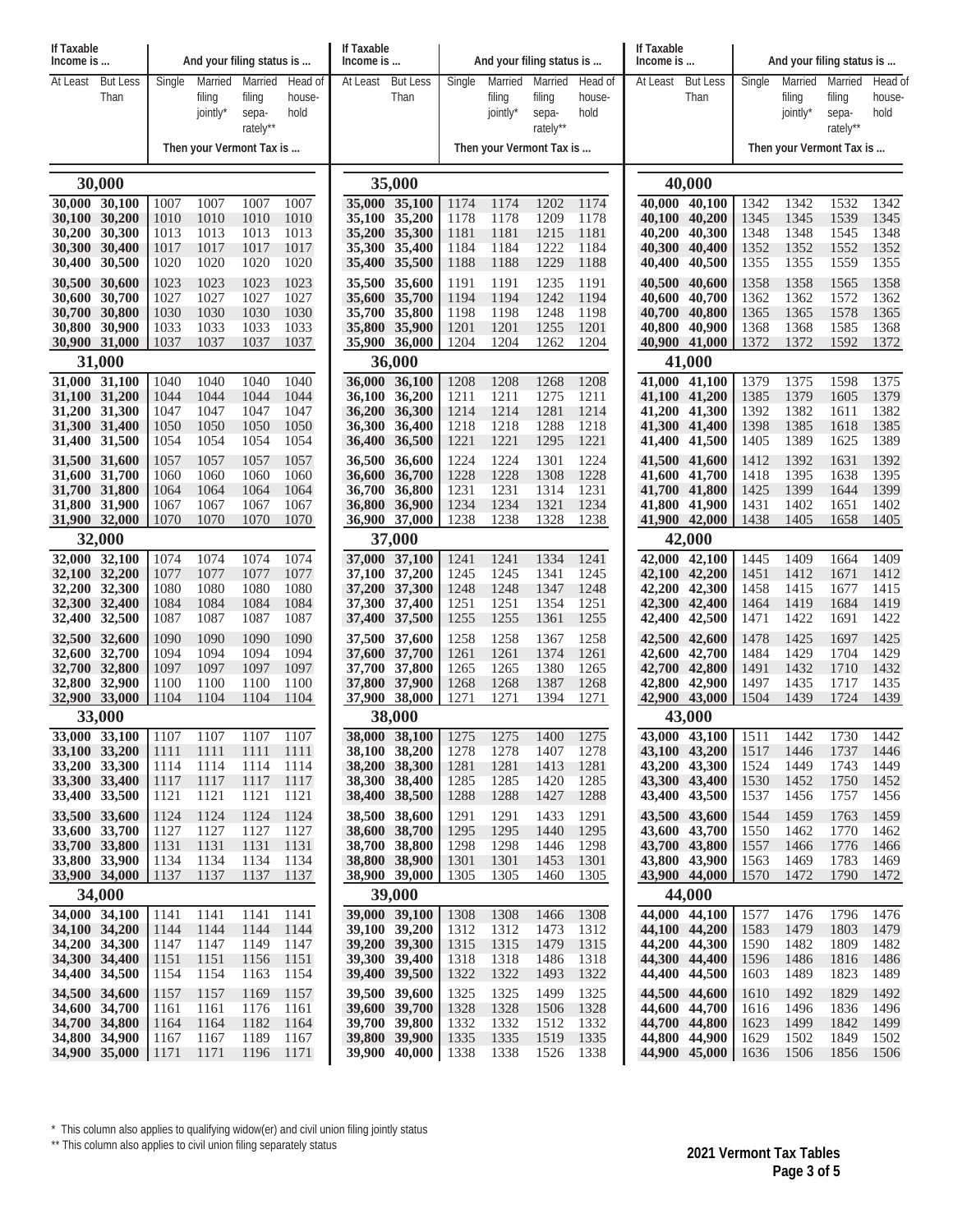| If Taxable<br>Income is        |                          |              |                    | And your filing status is |                          | If Taxable<br>Income is |                                |                          | And your filing status is |                 |                | If Taxable<br>Income is                                 |                                |              | And your filing status is |                   |                |  |
|--------------------------------|--------------------------|--------------|--------------------|---------------------------|--------------------------|-------------------------|--------------------------------|--------------------------|---------------------------|-----------------|----------------|---------------------------------------------------------|--------------------------------|--------------|---------------------------|-------------------|----------------|--|
| At Least                       | <b>But Less</b>          | Single       | Married            | Married                   | Head of                  | At Least                | <b>But Less</b>                | Single                   | Married                   | Married         | Head of        | At Least                                                | <b>But Less</b>                | Single       | Married                   | Married           | Head of        |  |
|                                | Than                     |              | filing<br>jointly* | filing<br>sepa-           | house-<br>hold           |                         | Than                           |                          | filing<br>jointly*        | filing<br>sepa- | house-<br>hold |                                                         | Than                           |              | filing<br>jointly*        | filing            | house-<br>hold |  |
|                                |                          |              |                    | rately**                  |                          |                         |                                |                          |                           | rately**        |                |                                                         |                                |              |                           | sepa-<br>rately** |                |  |
|                                | Then your Vermont Tax is |              |                    |                           | Then your Vermont Tax is |                         |                                | Then your Vermont Tax is |                           |                 |                |                                                         |                                |              |                           |                   |                |  |
| 45,000                         |                          |              |                    |                           |                          |                         | 50,000                         |                          |                           |                 |                |                                                         | 55,000                         |              |                           |                   |                |  |
| 45,000 45,100                  |                          | 1643         | 1509               | 1862                      | 1509                     | 50,000 50,100           |                                | 1973                     | 1677                      | 2192            | 1677           |                                                         | 55,000 55,100                  | 2303         | 1844                      | 2522              | 1850           |  |
| 45,100 45,200                  |                          | 1649         | 1513               | 1869                      | 1513                     |                         | 50,100 50,200                  | 1979                     | 1680                      | 2199            | 1680           |                                                         | 55,100 55,200                  | 2309         | 1848                      | 2529              | 1857           |  |
| 45,200 45,300<br>45,300 45,400 |                          | 1656<br>1662 | 1516<br>1519       | 1875<br>1882              | 1516<br>1519             |                         | 50,200 50,300<br>50,300 50,400 | 1986<br>1992             | 1683<br>1687              | 2205<br>2212    | 1683<br>1687   |                                                         | 55,200 55,300<br>55,300 55,400 | 2316<br>2322 | 1851<br>1854              | 2535<br>2542      | 1863<br>1870   |  |
| 45,400 45,500                  |                          | 1669         | 1523               | 1889                      | 1523                     |                         | 50,400 50,500                  | 1999                     | 1690                      | 2219            | 1690           |                                                         | 55,400 55,500                  | 2329         | 1858                      | 2549              | 1877           |  |
| 45,500 45,600                  |                          | 1676         | 1526               | 1895                      | 1526                     | 50,500 50,600           |                                | 2006                     | 1693                      | 2225            | 1693           | 55,500                                                  | 55,600                         | 2336         | 1861                      | 2555              | 1883           |  |
| 45,600 45,700                  |                          | 1682         | 1529               | 1902                      | 1529                     |                         | 50,600 50,700                  | 2012                     | 1697                      | 2232            | 1697           |                                                         | 55,600 55,700                  | 2342         | 1864                      | 2562              | 1890           |  |
| 45,700 45,800<br>45,800 45,900 |                          | 1689<br>1695 | 1533<br>1536       | 1908<br>1915              | 1533<br>1536             |                         | 50,700 50,800<br>50,800 50,900 | 2019<br>2025             | 1700<br>1703              | 2238<br>2245    | 1700<br>1703   |                                                         | 55,700 55,800<br>55,800 55,900 | 2349<br>2355 | 1868<br>1871              | 2568<br>2575      | 1896<br>1903   |  |
| 45,900 46,000                  |                          | 1702         | 1539               | 1922                      | 1539                     |                         | 50,900 51,000                  | 2032                     | 1707                      | 2252            | 1707           |                                                         | 55,900 56,000                  | 2362         | 1874                      | 2582              | 1910           |  |
| 46,000                         |                          |              |                    |                           |                          |                         | 51,000                         |                          |                           |                 |                |                                                         | 56,000                         |              |                           |                   |                |  |
| 46,000                         | 46,100                   | 1709         | 1543               | 1928                      | 1543                     |                         | 51,000 51,100                  | 2039                     | 1710                      | 2258            | 1710           |                                                         | 56,000 56,100                  | 2369         | 1878                      | 2588              | 1916           |  |
| 46,100 46,200<br>46,200 46,300 |                          | 1715<br>1722 | 1546<br>1549       | 1935<br>1941              | 1546<br>1549             |                         | 51,100 51,200<br>51,200 51,300 | 2045<br>2052             | 1714<br>1717              | 2265<br>2271    | 1714<br>1717   | 56,100                                                  | 56,200<br>56,200 56,300        | 2375<br>2382 | 1881<br>1884              | 2595<br>2601      | 1923<br>1929   |  |
| 46,300 46,400                  |                          | 1728         | 1553               | 1948                      | 1553                     |                         | 51,300 51,400                  | 2058                     | 1720                      | 2278            | 1720           |                                                         | 56,300 56,400                  | 2388         | 1888                      | 2608              | 1936           |  |
| 46,400                         | 46,500                   | 1735         | 1556               | 1955                      | 1556                     |                         | 51,400 51,500                  | 2065                     | 1724                      | 2285            | 1724           | 56,400                                                  | 56,500                         | 2395         | 1891                      | 2615              | 1943           |  |
| 46,500 46,600                  |                          | 1742         | 1559               | 1961                      | 1559                     | 51,500 51,600           |                                | 2072                     | 1727                      | 2291            | 1727           |                                                         | 56,500 56,600                  | 2402         | 1894                      | 2621              | 1949           |  |
| 46,600<br>46,700 46,800        | 46,700                   | 1748<br>1755 | 1563<br>1566       | 1968<br>1974              | 1563<br>1566             |                         | 51,600 51,700<br>51,700 51,800 | 2078<br>2085             | 1730<br>1734              | 2298<br>2304    | 1730<br>1734   | 56,700                                                  | 56,600 56,700<br>56,800        | 2408<br>2415 | 1898<br>1901              | 2628<br>2634      | 1956<br>1962   |  |
| 46,800 46,900                  |                          | 1761         | 1569               | 1981                      | 1569                     |                         | 51,800 51,900                  | 2091                     | 1737                      | 2311            | 1737           |                                                         | 56,800 56,900                  | 2421         | 1904                      | 2641              | 1969           |  |
| 46,900 47,000                  |                          | 1768         | 1573               | 1988                      | 1573                     |                         | 51,900 52,000                  | 2098                     | 1740                      | 2318            | 1740           |                                                         | 56,900 57,000                  | 2428         | 1908                      | 2648              | 1976           |  |
| 47,000                         |                          |              |                    |                           |                          | 52,000                  |                                |                          |                           |                 |                | 57,000                                                  |                                |              |                           |                   |                |  |
| 47,000 47,100<br>47,100 47,200 |                          | 1775<br>1781 | 1576<br>1580       | 1994<br>2001              | 1576<br>1580             |                         | 52,000 52,100<br>52,100 52,200 | 2105<br>2111             | 1744<br>1747              | 2324<br>2331    | 1744<br>1747   |                                                         | 57,000 57,100<br>57,100 57,200 | 2435<br>2441 | 1911<br>1915              | 2654<br>2661      | 1982<br>1989   |  |
| 47,200 47,300                  |                          | 1788         | 1583               | 2007                      | 1583                     |                         | 52,200 52,300                  | 2118                     | 1750                      | 2337            | 1750           |                                                         | 57,200 57,300                  | 2448         | 1918                      | 2667              | 1995           |  |
| 47,300 47,400                  |                          | 1794         | 1586               | 2014                      | 1586                     |                         | 52,300 52,400                  | 2124                     | 1754                      | 2344            | 1754           |                                                         | 57,300 57,400                  | 2454         | 1921                      | 2674              | 2002           |  |
| 47,400 47,500                  |                          | 1801         | 1590               | 2021                      | 1590                     |                         | 52,400 52,500                  | 2131                     | 1757                      | 2351            | 1757           |                                                         | 57,400 57,500                  | 2461         | 1925                      | 2681              | 2009           |  |
| 47,500 47,600<br>47,600 47,700 |                          | 1808<br>1814 | 1593<br>1596       | 2027<br>2034              | 1593<br>1596             | 52,500 52,600           | 52,600 52,700                  | 2138<br>2144             | 1760<br>1764              | 2357<br>2364    | 1760<br>1764   |                                                         | 57,500 57,600<br>57,600 57,700 | 2468<br>2474 | 1928<br>1931              | 2687<br>2694      | 2015<br>2022   |  |
| 47,700 47,800                  |                          | 1821         | 1600               | 2040                      | 1600                     |                         | 52,700 52,800                  | 2151                     | 1767                      | 2370            | 1767           |                                                         | 57,700 57,800                  | 2481         | 1935                      | 2700              | 2028           |  |
| 47,800 47,900                  |                          | 1827         | 1603               | 2047                      | 1603                     |                         | 52,800 52,900                  | 2157                     | 1770                      | 2377            | 1770           |                                                         | 57,800 57,900                  | 2487         | 1938                      | 2707              | 2035           |  |
| 47,900 48,000<br>48,000        |                          | 1834         | 1606               | 2054                      | 1606                     |                         | 52,900 53,000<br>53,000        | 2164                     | 1774                      | 2384            | 1774           | 57,900 58,000<br>2494<br>1941<br>2714<br>2042<br>58,000 |                                |              |                           |                   |                |  |
| 48,000 48,100                  |                          | 1841         | 1610               | 2060                      | 1610                     |                         | 53,000 53,100                  | 2171                     | 1777                      | 2390            | 1777           |                                                         | 58,000 58,100 2501             |              | 1945                      | 2720              | 2048           |  |
| 48,100 48,200                  |                          | 1847         | 1613               | 2067                      | 1613                     |                         | 53,100 53,200                  | 2177                     | 1781                      | 2397            | 1781           |                                                         | 58,100 58,200                  | 2507         | 1948                      | 2727              | 2055           |  |
| 48,200 48,300                  |                          | 1854         | 1616               | 2073                      | 1616                     |                         | 53,200 53,300                  | 2184                     | 1784                      | 2403            | 1784           |                                                         | 58,200 58,300                  | 2514         | 1951                      | 2733              | 2061           |  |
| 48,300 48,400<br>48,400 48,500 |                          | 1860<br>1867 | 1620<br>1623       | 2080<br>2087              | 1620<br>1623             |                         | 53,300 53,400<br>53,400 53,500 | 2190<br>2197             | 1787<br>1791              | 2410<br>2417    | 1787<br>1791   |                                                         | 58,300 58,400<br>58,400 58,500 | 2520<br>2527 | 1955<br>1958              | 2740<br>2747      | 2068<br>2075   |  |
| 48,500 48,600                  |                          | 1874         | 1626               | 2093                      | 1626                     |                         | 53,500 53,600                  | 2204                     | 1794                      | 2423            | 1794           |                                                         | 58,500 58,600                  | 2534         | 1961                      | 2753              | 2081           |  |
| 48,600 48,700                  |                          | 1880         | 1630               | 2100                      | 1630                     |                         | 53,600 53,700                  | 2210                     | 1797                      | 2430            | 1797           |                                                         | 58,600 58,700                  | 2540         | 1965                      | 2760              | 2088           |  |
| 48,700 48,800                  |                          | 1887         | 1633               | 2106                      | 1633                     |                         | 53,700 53,800                  | 2217                     | 1801                      | 2436            | 1801           |                                                         | 58,700 58,800                  | 2547         | 1968                      | 2766              | 2094           |  |
| 48,800 48,900<br>48,900 49,000 |                          | 1893<br>1900 | 1636<br>1640       | 2113<br>2120              | 1636<br>1640             |                         | 53,800 53,900<br>53,900 54,000 | 2223<br>2230             | 1804<br>1807              | 2443<br>2450    | 1804<br>1807   |                                                         | 58,800 58,900<br>58,900 59,000 | 2553<br>2560 | 1971<br>1975              | 2773<br>2780      | 2101<br>2108   |  |
| 49,000                         |                          |              |                    |                           |                          |                         | 54,000                         |                          |                           |                 |                |                                                         | 59,000                         |              |                           |                   |                |  |
| 49,000 49,100                  |                          | 1907         | 1643               | 2126                      | 1643                     |                         | 54,000 54,100                  | 2237                     | 1811                      | 2456            | 1811           |                                                         | 59,000 59,100                  | 2567         | 1978                      | 2786              | 2114           |  |
| 49,100 49,200                  |                          | 1913         | 1647               | 2133                      | 1647                     |                         | 54,100 54,200                  | 2243                     | 1814                      | 2463            | 1814           |                                                         | 59,100 59,200                  | 2573         | 1982                      | 2793              | 2121           |  |
| 49,200 49,300<br>49,300 49,400 |                          | 1920<br>1926 | 1650<br>1653       | 2139<br>2146              | 1650<br>1653             |                         | 54,200 54,300<br>54,300 54,400 | 2250<br>2256             | 1817<br>1821              | 2469<br>2476    | 1817<br>1821   |                                                         | 59,200 59,300<br>59,300 59,400 | 2580<br>2586 | 1985<br>1988              | 2799<br>2806      | 2127<br>2134   |  |
| 49,400 49,500                  |                          | 1933         | 1657               | 2153                      | 1657                     |                         | 54,400 54,500                  | 2263                     | 1824                      | 2483            | 1824           |                                                         | 59,400 59,500                  | 2593         | 1992                      | 2813              | 2141           |  |
| 49,500 49,600                  |                          | 1940         | 1660               | 2159                      | 1660                     |                         | 54,500 54,600                  | 2270                     | 1827                      | 2489            | 1827           |                                                         | 59,500 59,600                  | 2600         | 1995                      | 2819              | 2147           |  |
| 49,600 49,700                  |                          | 1946         | 1663               | 2166                      | 1663                     |                         | 54,600 54,700                  | 2276                     | 1831                      | 2496            | 1831           |                                                         | 59,600 59,700                  | 2606         | 1998                      | 2826              | 2154           |  |
| 49,700 49,800<br>49,800 49,900 |                          | 1953<br>1959 | 1667<br>1670       | 2172<br>2179              | 1667<br>1670             |                         | 54,700 54,800<br>54,800 54,900 | 2283<br>2289             | 1834<br>1837              | 2502<br>2509    | 1834<br>1837   |                                                         | 59,700 59,800<br>59,800 59,900 | 2613<br>2619 | 2002<br>2005              | 2832<br>2839      | 2160<br>2167   |  |
| 49,900 50,000 1966             |                          |              | 1673               | 2186                      | 1673                     |                         | 54,900 55,000                  | 2296                     | 1841                      | 2516            | 1844           |                                                         | $59,900$ 60,000   2626         |              | 2008                      | 2846              | 2174           |  |
|                                |                          |              |                    |                           |                          |                         |                                |                          |                           |                 |                |                                                         |                                |              |                           |                   |                |  |